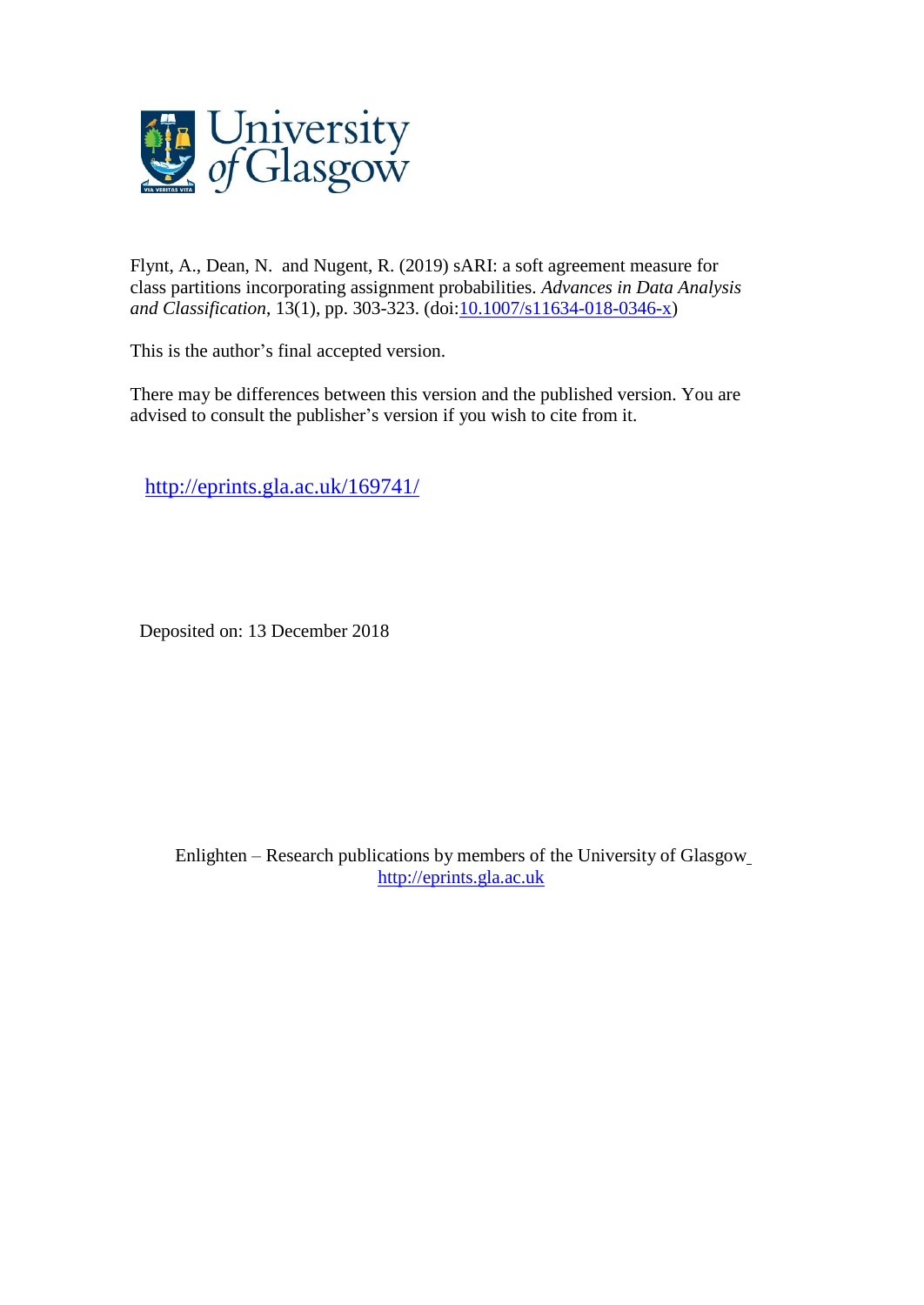# sARI: A soft agreement measure for class partitions incorporating assignment probabilities

Abstract Agreement indices are commonly used to summarize the performance of both classification and clustering methods. The easy interpretation/intuition and desirable properties that result from the Rand and adjusted Rand indices, has led to their popularity over other available indices. While more algorithmic clustering approaches like k-means and hierarchical clustering produce hard partition assignments (assigning observations to a single cluster), other techniques like model-based clustering include information about the certainty of allocation of objects through class membership probabilities (soft partitions). To assess performance using traditional indices, e.g. the adjusted Rand index (ARI), the soft partition is mapped to a hard set of assignments, which commonly overstates the certainty of correct assignments. This paper proposes an extension of the ARI, the soft adjusted Rand index (sARI), with similar intuition and interpretation but also incorporating information from one or two soft partitions. It can be used in conjunction with the ARI, comparing the similarities of hard to soft, or soft to soft, partitions to the similarities of the mapped hard partitions. Simulation study results support the intuition that, in general, mapping to hard partitions tends to increase the measure of similarity between partitions. In applications, the sARI more accurately reflects the cluster boundary overlap commonly seen in real data.

Keywords adjusted Rand index · model-based clustering · mixture models · soft partition  $\cdot$  posterior probabilities  $\cdot$  class membership probabilities

Mathematics Subject Classification (2000) 62H30 · 91C20 · 62H86

# 1 Introduction

The rise of statistical clustering and classification techniques from the mid twentieth century since Hartigan (1975), produced the need for a way to measure the similarity between two partitions of the same data set. For both

Address(es) of author(s) should be given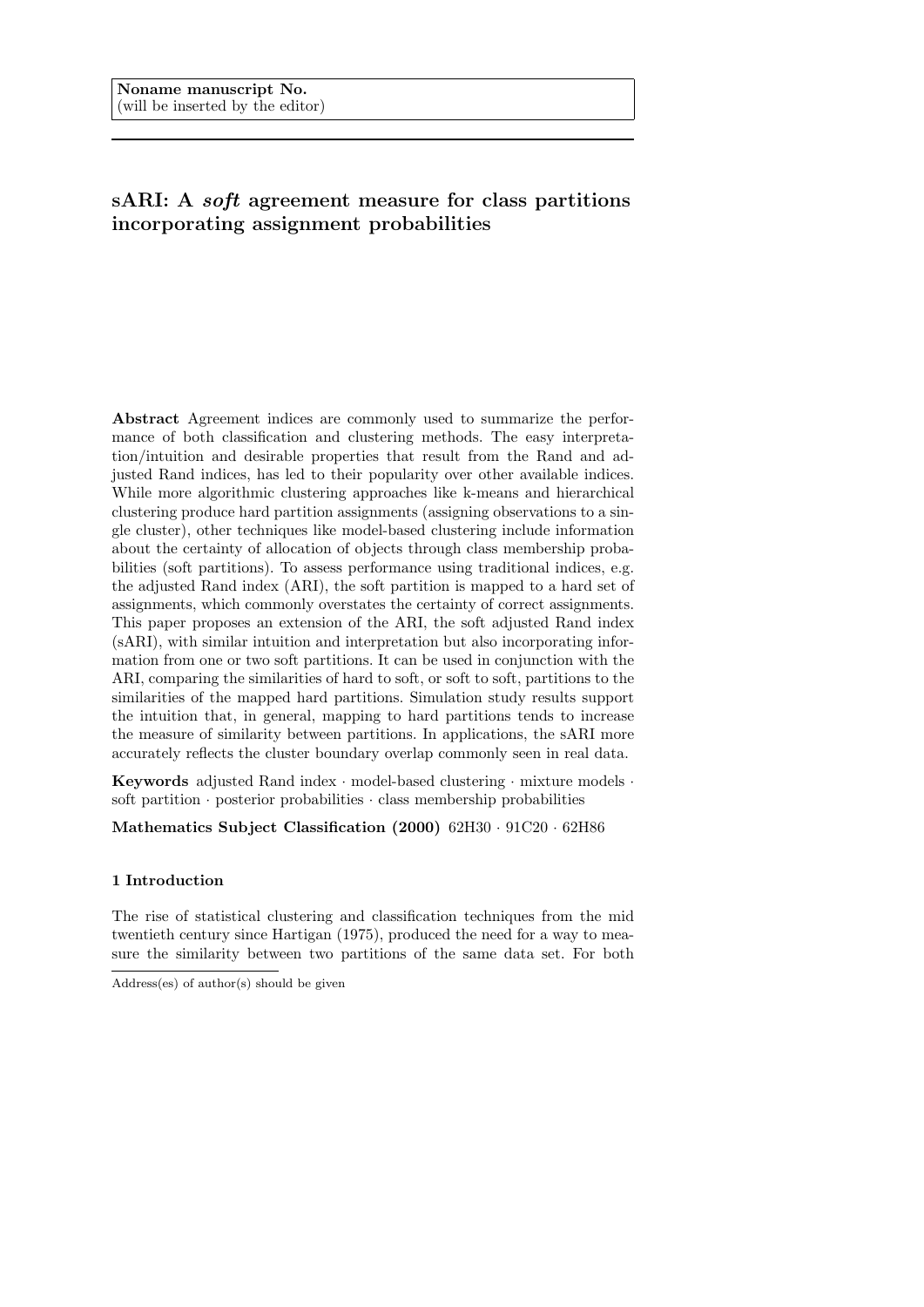clustering and classification, we might compare a set of estimated cluster or class labels to the true labels (if known), to characterize methodology performance. We might also compare two sets of labels, each generated by different methods, for comparison purposes or to assess performance consistency.

As an example, in Figure 1, we introduce data from two simulated Gaussians, 50 observations from  $\mathcal{N}((3,2)', \Sigma)$  and 50 observations from  $\mathcal{N}((5, 2)', \Sigma)$ , where  $\varSigma=$  $(1.20\;0.15)$  $0.15$  1.20 . In the left scatterplot (Partition 1), the observations are labeled by their true group partition: black circles versus green diamonds. In the right scatterplot (Partition 2), observations are labeled by their estimated group partition from fitting a mixture of Gaussians to the data. For small data sets of low dimensionality, we are able to visualize a general sense of how often and which observations are misclassified or mislabeled; however, in general, we often rely on the use of a corresponding numerical summary that measures how similar two partitions are to each other, an agreement index.



Fig. 1 Comparing two partitions: true vs estimated labels (via Gaussian mixture model).

Many agreement indices have been suggested, such as the Jaccard index (Downton and Brennan, 1980), Rand index (RI, Rand, 1971), Fowlkes-Mallows index (Fowlkes and Mallows, 1983), and adjusted Rand index (ARI, Hubert and Arabie, 1985; Morey and Agresti, 1984). The Hubert-Arabie adjusted Rand index is the most heavily used as it has several desirable properties, such as invariance to parameter differences across clusters, the number of objects clustered, and the number of clusters, see for example Steinley (2004). One commonality across these indices is their use of hard partitions, or a set of labels such that each observation is assigned to only one class or cluster with complete certainty. This feature matches nicely to clustering techniques such as hierarchical clustering (Ward, 1963) and k-means clustering (MacQueen et al, 1967) that produce hard assignments.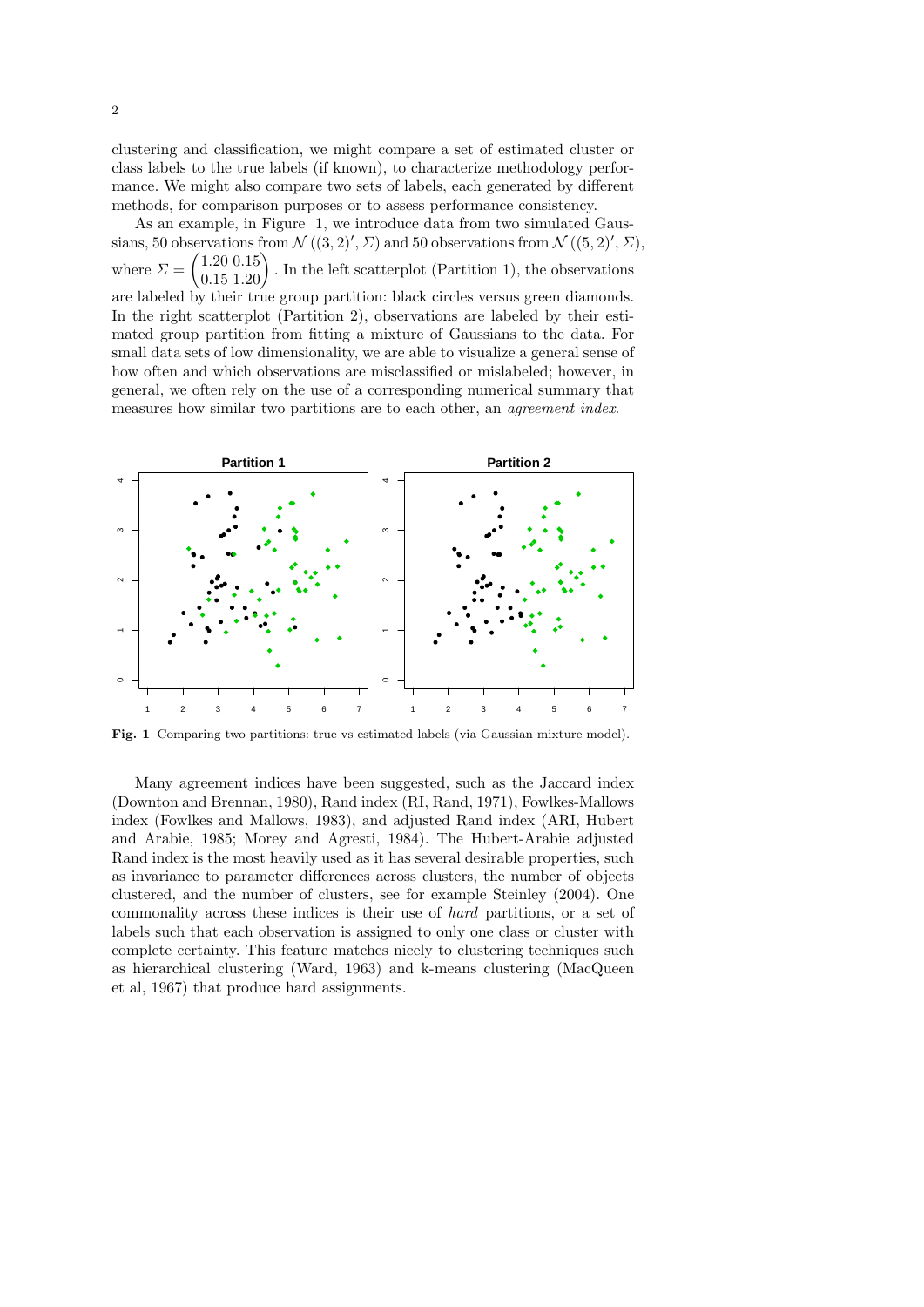However, hard partitions or class assignments naturally imply that every observation in a cluster has the same certainty of belonging to their respective cluster or class assignment. Observations near the middle or bulk of their cluster are viewed similarly as observations near the boundary between clusters or classes. In practice, assignment certainty is likely to be very different for these two location types. In the example, Partition 2 has 17 misclassified observations, denoted by an "X" in Figure 2 (left). There are several misclassified observations that are understandably misclassified because of their location well within the "wrong" class. There are others, however, that lie within the overlap between the two simulated classes.



Fig. 2 Partition 2 misclassifications (indicated by "X"); Partition 2 uncertainty (observations with larger symbols have higher assignment uncertainty).

More recently, new clustering techniques (e.g. model-based clustering or Gaussian mixture model clustering: Wolfe (1963); McLachlan and Peel (2004); McLachlan and Krishnan (2007); Fraley and Raftery (2002); McNicholas (2016), fuzzy c-means: Dunn (1973); Bezdek (1981)) have been gaining popularity in practice. Model-based clustering methods produce a soft partition, defined here as a set of cluster assignment probabilities for each observation that (most commonly) sum to one. A soft partition can also be obtained with some fuzzy clustering methods, provided the fuzziness can be re-interpreted as a probability (Miyamoto et al, 2008). In Figure 2, the right scatterplot shows a measure of uncertainty associated with Partition 2, where uncertainty is defined as 1 minus the maximum cluster assignment probability for each observation. Note that larger observations with higher uncertainty are primarily near the boundary between the two clusters (as expected). Comparing the misclassified observations (left) to their uncertainties (right), we see that some misclassified observations were also some of the most uncertain assignments. Incorporat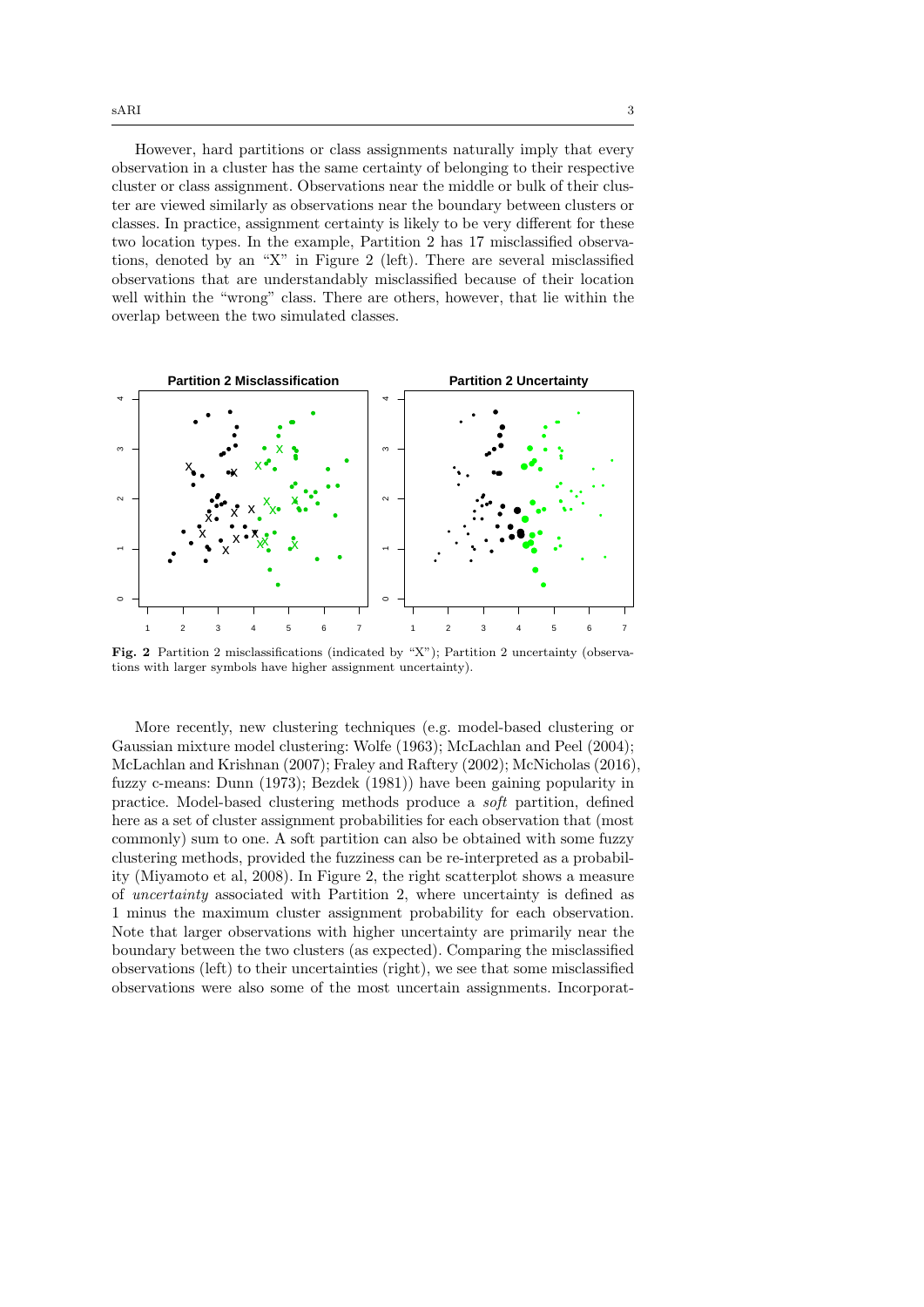ing this uncertainty into agreement indices may be more representative of the partition's performance and any overlapping cluster structure that may exist.

Currently, researchers commonly transform soft partitions to hard partitions by, for example, mapping observations to the cluster or class with the maximum probability, which often tends to overstate the observation's individual certainty of class membership and the overall agreement. In addition, multiple soft partitions can lead to the same hard partition and will then be indistinguishable via agreement indices. This paper proposes an adjustment to the commonly used ARI, called the soft ARI (sARI) which allows for the comparison of a hard partition (e.g. the true labels) to a soft partition of class membership probabilities, or the comparison of two soft partitions. We advocate using the sARI in conjunction with the ARI, to more completely summarize agreement in the presence of uncertainty.

Over the last decade, there have been other indices proposed as variations on the RI or ARI, including those by Campello (2007), Huellermeyer et al (2012), and Amodio et al (2015). The first two allow for comparison of one hard and one soft partition, while the latter allows for comparison of two soft partitions. The goal of these papers was primarily to create an alternative for the ARI that incorporated probabilistic information, but was not motivated to necessarily act as a direct comparison to the ARI (or other indices of this type). In contrast, the sARI's development begins directly from the ARI and so benefits from the same understanding and direct comparability. As such, it is motivated as a companion index to the ARI rather than a supplanting one.

In Section 2 we review the Rand and adjusted Rand indices; in Section 3, we propose the soft ARI. We illustrate some properties of the sARI in comparison to the original ARI in Section 4, and present an application to real data in Section 5. The paper concludes with a summary and discussion in Section 6.

## 2 Similarity Indices for Comparing Partitions of Data

Although our illustrative examples will use clustering methodology, the similarity or agreement indices presented in this paper can be used for both clustering and classification approaches. As such, we use the terms cluster and class interchangeably. Given a set of observations, the goal of clustering is to find a partition such that observations that are more similar or are from the same original class are more likely to be assigned to the same estimated cluster.

# 2.1 Rand Index

The Rand index (RI), attributed to Rand in 1971, is commonly used to measure the correspondence between two partitions of a set of observations. The idea is based on counting types of pairs of observations. Given a set of  $N$  observations  $S = \{O_1, \ldots O_N\}$ , suppose that there are two hard partitions of S namely  $P_1 = \{u_1, u_2, \dots, u_R\}$  and  $P_2 = \{v_1, v_2, \dots, v_C\}$  with R and C classes,  $u_r$  and  $v_c$  respectively, such that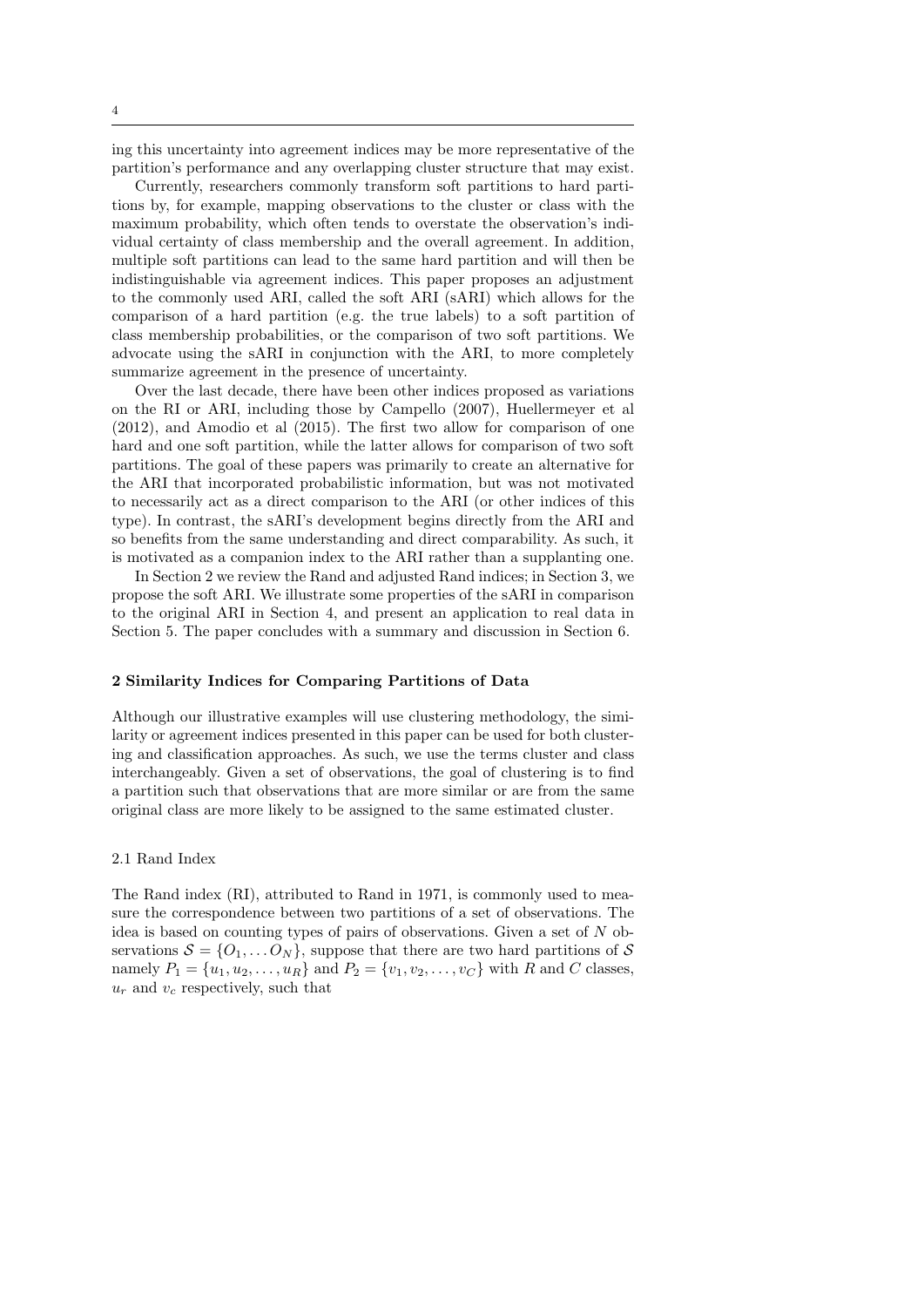$$
\bigcup_{r=1}^{R} u_r = \mathcal{S} = \bigcup_{c=1}^{C} v_c, \quad u_r \cap u_{r'} = \emptyset = v_c \cap v_{c'} \ \forall r \neq r', c \neq c'.
$$

We summarize the combinations of cluster membership in the two partitions using a contingency table such as that given in Table 1.

Table 1 Contingency table notation for comparing two hard partitions.

| $P_1$<br>$\setminus P_2$ | v <sub>1</sub> | $v_{2}$       | $\cdots$ | $v_C$         | Sums                 |
|--------------------------|----------------|---------------|----------|---------------|----------------------|
| $u_1$                    | $n_{11}$       | $n_{12}$      | $\cdots$ | $n_{1C}$      | $n_1$ .              |
| u <sub>2</sub>           | $n_{21}$       | $n_{22}$      | $\cdots$ | $n_{2C}$      | n <sub>2</sub>       |
| ٠<br>٠                   |                |               |          |               | ٠<br>٠               |
| $u_R$                    | $n_{R1}$       | $n_{R2}$      | $\cdots$ | $n_{RC}$      | $n_{R}$ .            |
| Sums                     | $n_{\cdot1}$   | $n_{\cdot 2}$ | $\cdots$ | $n_{\cdot C}$ | $n_{\cdot\cdot} = N$ |

In this table,  $n_{rc}$  is the number of observations in both cluster  $u_r$  and  $v_c$ , and  $n_r$  and  $n_c$  are the number of objects in cluster  $u_r$  and  $v_c$  respectively.

There are four different types of classifications of the  $\binom{N}{2}$  distinct pairs of observations

|              | type (a): observation pairs are placed in the same cluster in partition $P_1$   |
|--------------|---------------------------------------------------------------------------------|
|              | and in the same cluster in partition $P_2$                                      |
|              | type (b): observation pairs are placed in the same cluster in partition $P_1$   |
|              | and in different clusters in partition $P_2$                                    |
|              | type (c): observation pairs are placed in different clusters in partition $P_1$ |
|              | and in the same cluster in partition $P_2$                                      |
| type $(d)$ : | observation pairs are placed in different clusters in partition $P_1$           |
|              | and in different clusters in partition $P_2$                                    |
|              |                                                                                 |

Types (a) and (d) are considered agreements  $(A)$  in classification, while types (b) and (c) are considered disagreements (D) (Hubert and Arabie, 1985). If A and D are defined in this manner, then  $A + D = {N \choose 2}$ . The RI, which is interpreted as the probability of agreement, is defined as  $\frac{A}{\binom{N}{2}}$  where  $0 \leq RI \leq 1$ , with 1 indicating perfect agreement between the 2 partitions.

Comparing the hard clustering assignments generated from Partition 2, to the true classifications from Partition 1 (Figure 1, Table 2), we have an RI of 0.715. This is fairly high agreement - although again we note that this value assumes complete certainty in the clustering assignment.

Unfortunately in practice, the RI does not span its range and only approaches its upper limit as the number of classes increase (Steinley, 2004). Because of these limitations, several variations on the RI have been proposed.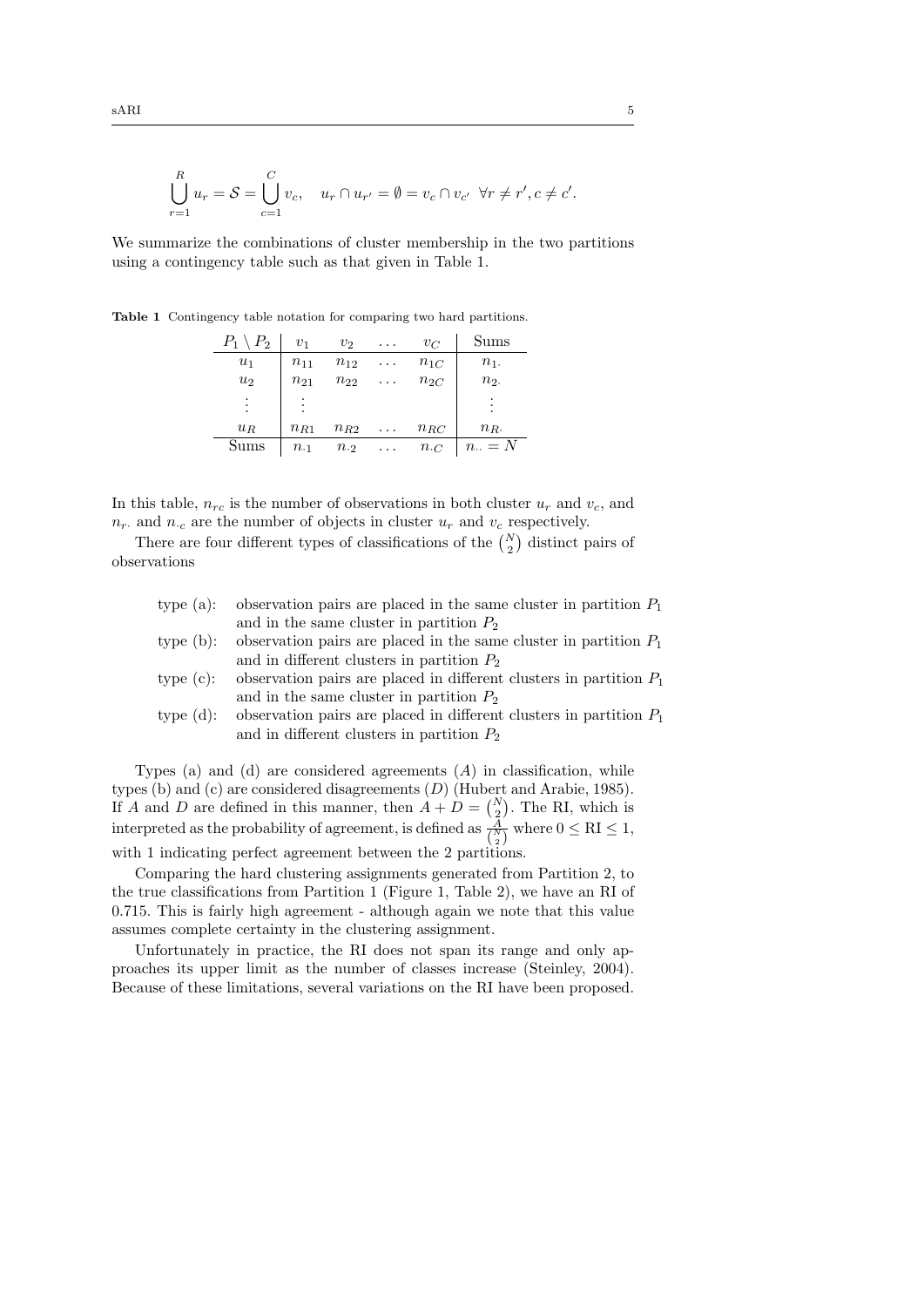Table 2 Cross-classification table of Partition 2's hard assignment and the true labels.

| P.<br>Р, | $v_{1}$ | $v_2$ | Sums |
|----------|---------|-------|------|
| $u_1$    |         | x     | 50   |
| $u_2$    | 9       |       | 50   |
| Sums     | 51      | Į9    |      |

#### 2.2 Adjusted Rand Index

One such variation, the adjusted Rand index (ARI), proposed by Hubert and Arabie in 1985, corrects the RI for chance (Hubert and Arabie, 1985). In general, an index corrected for chance has the form  $\frac{Index - E[Index]}{Max[Index] - E[Index]}$ . It is assumed that the index follows a generalized hypergeometric distribution for its model of randomness. By assuming this model, in fixing the marginals, the partitions  $P_1$  and  $P_2$  are chosen at random. Hubert and Arabie (1985), using this assumption, showed that the expectation can be calculated in closed form giving an adjusted index of:

$$
ARI(P_1, P_2) = \frac{\sum_{r,c} {n_{rc} \choose 2} - \left[\sum_r {n_{r} \choose 2} \sum_c {n_{c} \choose 2}\right] / {N \choose 2}}{\frac{1}{2} \left[\sum_r {n_{r} \choose 2} + \sum_c {n_{c} \choose 2}\right] - \left[\sum_r {n_{r} \choose 2} \sum_c {n_{c} \choose 2}\right] / {N \choose 2}}.
$$
(1)

The maximum value of the ARI is 1 (for identical partitions) and under random partitioning, the expected value of the ARI is 0 (unlike the RI). Because the ARI counts pairs of observations, it is not affected by label switching of classes, and as opposed to other classification indices, it gives credit for classes that are split into multiple classes or for multiple classes that are combined into fewer classes. The ARI has been shown to be among the most desirable of the common agreement indices, also used for variable selection, evaluating simulations, and other non-standard uses as detailed in Steinley (2004).

Calculating the ARI for our illustrative example in Figure 1 and Table 2, we obtain a value of 0.430. Note that we would not compare this value directly to the RI; we would only report moderate agreement of Partition 2 with the true labels (again, assuming certainty in Partition 2's labels).

# 3 Soft Adjusted Rand Index

Both the RI and ARI are calculated using hard partitions which is necessarily limiting. In this section, we extend the ARI to allow for one or more soft partitions, i.e. matrices of class membership probabilities rather than vectors of class memberships.

#### 3.1 Soft Cluster Membership Probabilities

We refer to a *soft* cluster assignment as a set of probabilities, one per cluster, that indicate the likelihood that an observation belongs to each cluster.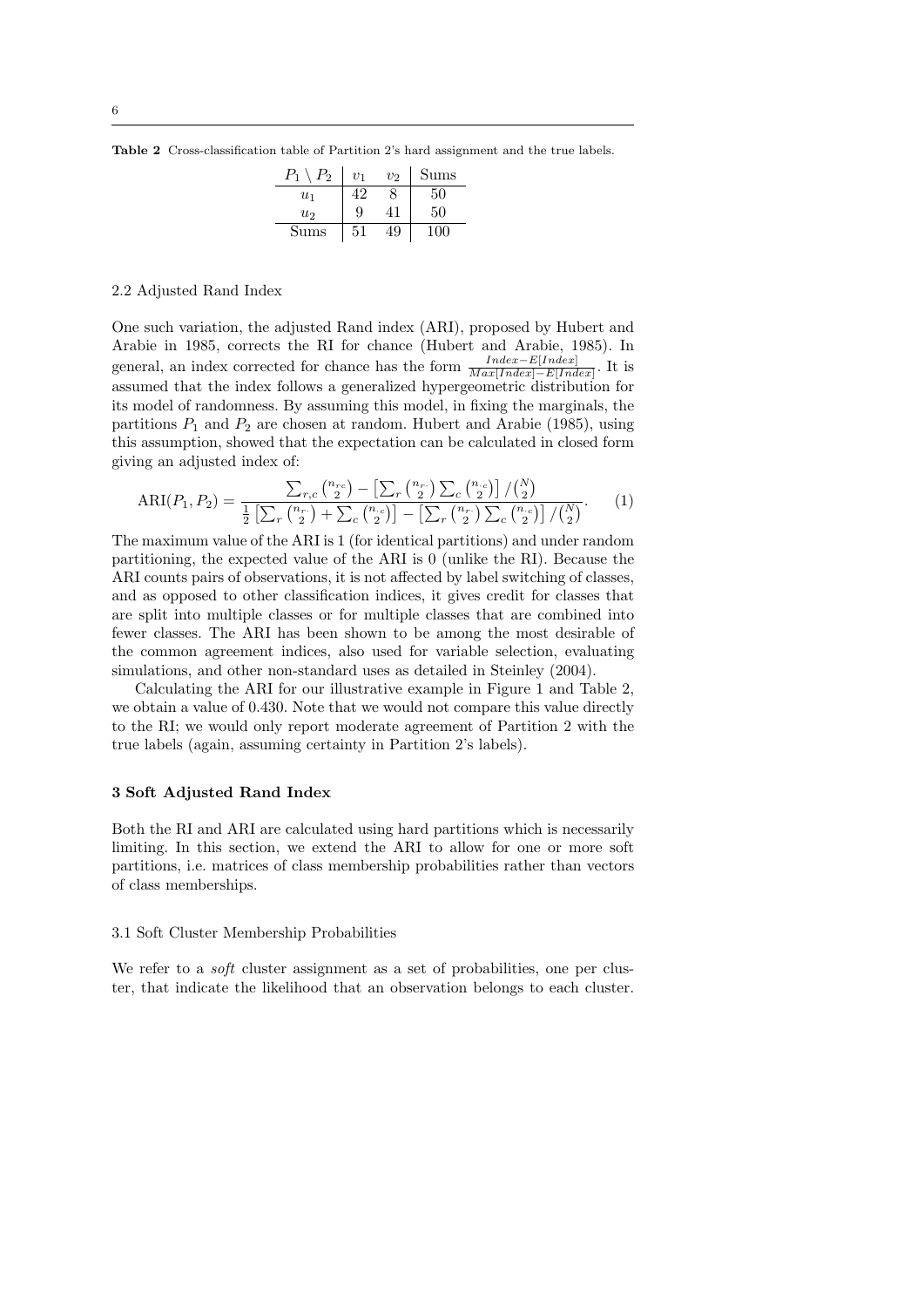While there are several clustering (and classification) approaches that return soft assignments, our illustrative approach here is model-based clustering, also known as Gaussian (finite) mixture model clustering.

In finite mixture model clustering, we assume that the observations are a sample from a population with density  $f(\mathbf{x})$ . We further assume that  $f(\mathbf{x})$  can be modeled as a weighted mixture of component (cluster) densities, i.e.

$$
f(\mathbf{x}) = \sum_{k=1}^{K} \pi_k \cdot f_k(\mathbf{x}; \theta_k)
$$

where  $\pi_k > 0$ ,  $\sum_{k=1}^K \pi_k = 1$ , and K is the number of mixture components in the population. In model-based clustering all  $f_k$  are assumed to be Gaussian. This model is usually estimated through an EM algorithm (Dempster et al, 1977) iterating between cluster assignments and parameter estimation with the final model being chosen by some criterion, such as the Bayesian Information Criterion. The model can also be estimated through standard Bayesian inference using MCMC approaches. Each component  $f_k$  is assumed to represent a single cluster. Each observation  $x_i$  is then assigned a vector of cluster membership posterior probabilities: for  $i = 1, 2, ..., N$  and  $k = 1, 2, ..., K$ ,

$$
z_{ki} = \hat{P}(\mathbf{x}_i \in \text{cluster } k) = \hat{\pi}_k \hat{f}_k(\mathbf{x}_i) / \hat{f}(\mathbf{x}_i).
$$

We used model-based clustering to generate Partition 2 in Figure 1 (specifying  $K = 2$ ; hard assignments were generated by assigning each observation to the cluster with the highest probability. Figure 3 and Table 3 show a sample of 10 labeled observations (5 from each simulated class:  $u_1, u_2$ ), providing their location and posterior probabilities for belonging to  $v_1$  or  $v_2$  in the model-based clustering solution. Bolded numbers correspond to the hard cluster assignment, and italicized numbers indicate incorrect final assignments (given that  $u_1$  matches closest to  $v_1$  and  $u_2$  to  $v_2$ ). We see a large degree of variation across pairs of posterior probabilities. Observations like 0 and 5 have a high degree of certainty about their (correctly) assigned class. Observations like 1, 2, 6, 7 show less certainty, but still have a higher probability of belonging to the correct class. We see some observations that are close to an even split, but have a slightly higher probability of belonging to the incorrect class (e.g. 3, 8). Lastly, observations like 4 and 9 have high probabilities of being assigned to the incorrect class. These soft posterior probabilities are as expected given their locations relative to fitting two overlapping Gaussians; note that the hard assignment procedure forces essentially a linear boundary between two elliptical clusters (see Figure 1 right).

#### 3.2 Calculating the Soft Adjusted Rand Index

Let  $p_{rci}$  be the product of the (posterior) probabilities of assignment of observation i to  $u_r$  in  $P_1$  and  $v_c$  in  $P_2$ . That is,  $p_{rci} = z_{ri} \cdot z_{ci}$ , given posterior probabilities  $z_{ri}$  and  $z_{ci}$ . Note that this assumes independence between the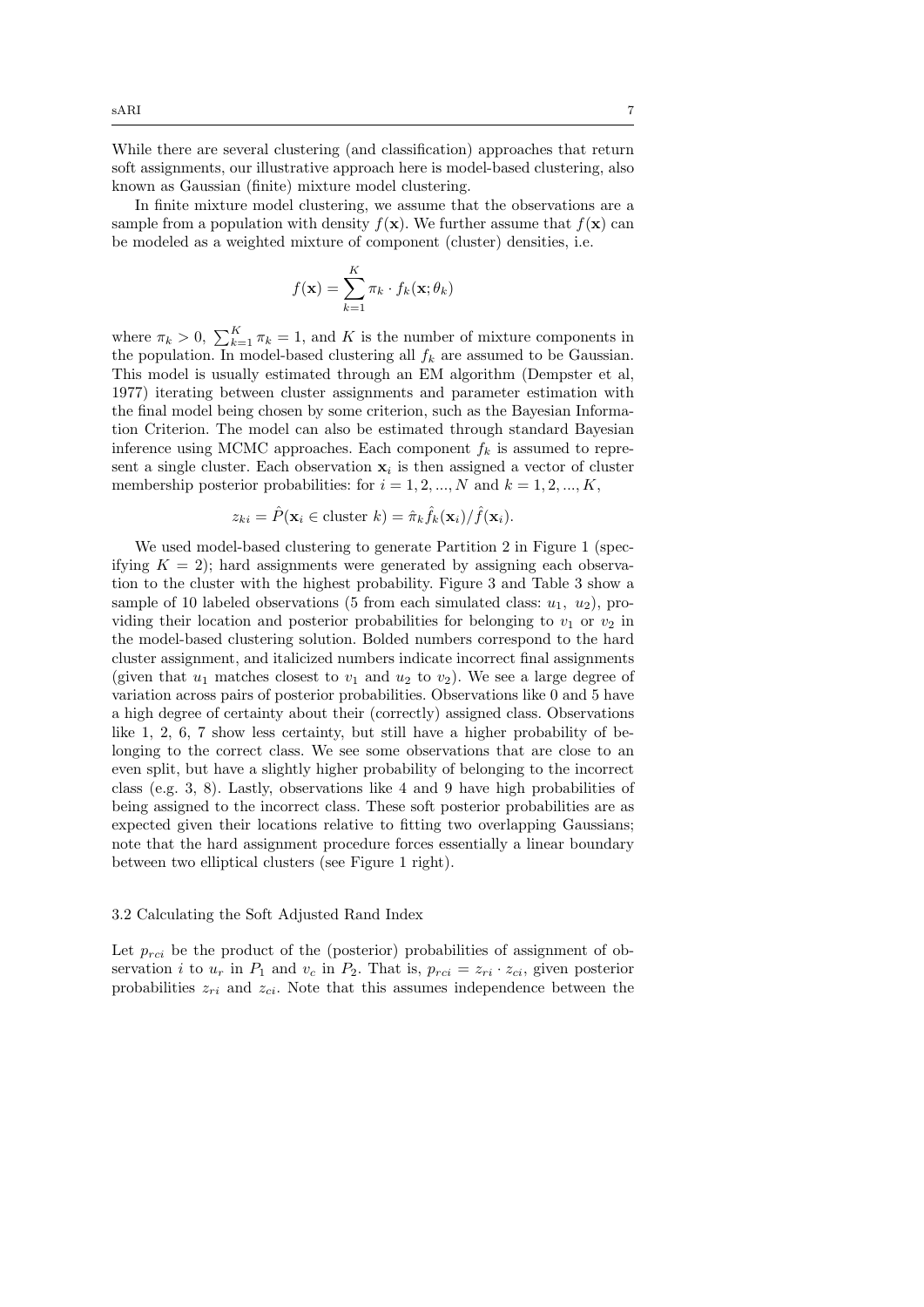

Fig. 3 Example observations from Table 3, remaining points colored by estimated cluster.

|       |                | Posteriors |       |  |  |
|-------|----------------|------------|-------|--|--|
| Label |                | $v_1$      | $v_2$ |  |  |
|       | 0              | 0.987      | 0.013 |  |  |
|       | 1              | 0.671      | 0.329 |  |  |
| $u_1$ | $\overline{2}$ | 0.533      | 0.467 |  |  |
|       | 3              | 0.456      | 0.544 |  |  |
|       | 4              | 0.315      | 0.685 |  |  |
|       | 5              | 0.002      | 0.998 |  |  |
|       | 6              | 0.243      | 0.757 |  |  |
| $u_2$ | 7              | 0.446      | 0.554 |  |  |
|       | 8              | 0.529      | 0.471 |  |  |
|       | 9              | 0.889      | 0.111 |  |  |

Table 3 Posterior probabilities of example observations shown in Figure 3.

two partitions. While it is likely that the classes resulting from the two methods will be dependent, it is reasonable to assume that one partition does not influence the solution of the second partition. If comparing the true labels to a model-based clustering solution,  $p_{rci} = 1 \cdot z_{ci}$ , if observation i comes from true class  $r$ . Note that probabilities,  $z_{ki}$  were defined previously in a model-based clustering context, however the definition of  $p_{rci}$  holds for any algorithm that provides cluster membership probabilities. Given the posteriors, we then have:

- 1.  $p_{rc} = \sum_{i=1}^{N} p_{rci}$  is the sum of the product of the (posterior) probabilities of assignment to  $u_r$  in  $P_1$  and  $v_c$  in  $P_2$  over all observations.
- 2.  $p_{c} = \sum_{r=1}^{R} p_{rc} = \sum_{r=1}^{R} \sum_{i=1}^{N} p_{rci}$  is the sum of the product of the (posterior) probabilities for belonging to group  $v_c$  in  $P_2$  for all observations.
- 3.  $p_{r\cdot\cdot} = \sum_{c=1}^{C} p_{rc\cdot} = \sum_{c=1}^{C} \sum_{i=1}^{N} p_{rci}$  is the sum of the product of the (posterior) probabilities for belonging to group  $u_r$  in  $P_1$  for all observations.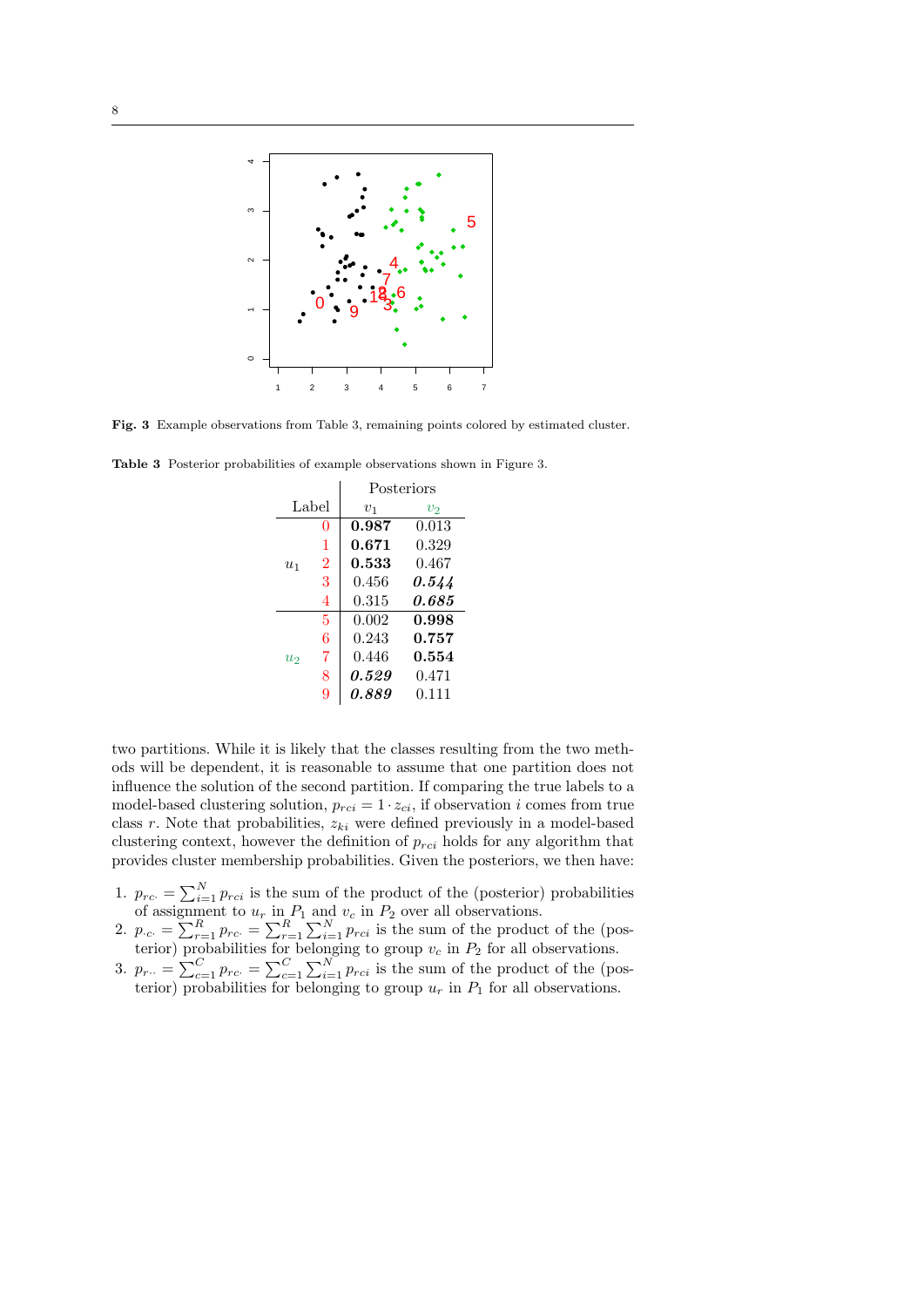These probabilities can be summarized in a contingency table (Table 4), similar to Table 1, except that this table allows fractional values.

| $P_1 \setminus P_2$ | $v_1$      | $v_2$    | $\cdots$ | $v_C$      | Sums        |
|---------------------|------------|----------|----------|------------|-------------|
| $u_1$               | $p_{11}$ . | $p_{12}$ | $\cdots$ | $p_{1C}$   | $p_1$ .     |
| $u_2$               | $p_{21}$ . | $p_{22}$ | $\cdots$ | $p_{2C}$ . | $p_2$ .     |
| ٠<br>$\bullet$      |            |          |          |            |             |
| $u_R$               | $p_{R1}$   | $p_{R2}$ | $\cdots$ | $p_{RC}$ . | $p_R$ .     |
| ıms                 | $p_{.1}$ . | $p_{.2}$ | .        | p.c.       | $  p = N  $ |

Table 4 Contingency table notation for comparing two soft partitions.

Replacing the  $n_{rc}$ 's in Equation (1) with the appropriate  $p_{rc}$ 's, gives us

$$
\text{sARI}(P_1, P_2) = \frac{\sum_{r,c} {p_{rc} \choose 2} - \left[\sum_r {p_{r} \choose 2}\right] \sum_c {p_{\cdot c} \choose 2}\right] / {N \choose 2}}{\frac{1}{2} \left[\sum_r {p_{r} \choose 2} + \sum_c {p_{\cdot c} \choose 2}\right] - \left[\sum_r {p_{r} \choose 2}\right] \sum_c {p_{\cdot c} \choose 2}\right] / {N \choose 2}}.
$$
(2)

When there is certainty in the assignment of observations to classes, i.e. all (posterior) probabilities are either 0 or 1, then sARI will be identical to ARI as  $p_{rc} = n_{rc}$ . This is true in particular when there is a perfectly classified set of observations. There will be near agreement between sARI and ARI at the other extreme, when there is random partitioning of the observations into the classes. In this case, both  $n_{rc}$  and  $p_{rc}$  are tending to  $N/RC$ .

Combinations cannot be computed on fractional values; however, notice that we can rewrite combinations in Equation (1) using gamma functions, e.g.

$$
\sum_{r,c} \binom{n_{rc}}{2} = \sum_{r,c} \left( \frac{n_{rc}!}{2!(n_{rc}-2)!} \right) = \sum_{r,c} \frac{\Gamma(n_{rc}+1)}{2 \times \Gamma(n_{rc}-1)}.
$$

With this, we can rewrite Equation (2) using gamma functions, which allow for computation on non-integer table values. Define

$$
A_{rc} = \sum_{r} \frac{\Gamma(p_{r..} + 1)}{\Gamma(p_{r..} - 1)} + \sum_{c} \frac{\Gamma(p_{c.} + 1)}{\Gamma(p_{c.} - 1)}.
$$

Then the sARI for two partitions  $P_1, P_2$  is defined as

$$
sARI(P_1, P_2) = \frac{\sum_{r,c} \frac{\Gamma(p_{rc} + 1)}{\Gamma(p_{rc} - 1)} - \frac{1}{N(N-1)} \Lambda_{rc}}{\frac{1}{2} \Lambda_{rc} - \frac{1}{N(N-1)} \Lambda_{rc}}.
$$
\n(3)

The gamma function has asymptotes at 0 and each negative integer. If any cells in Table 4 are  $\leq 1$ , we run the risk of hitting an asymptote of the gamma function for the denominator of each term in Equation (3). To ensure sARI calculation feasibility, we present an alternative ARI calculation which we adapt for use with the sARI.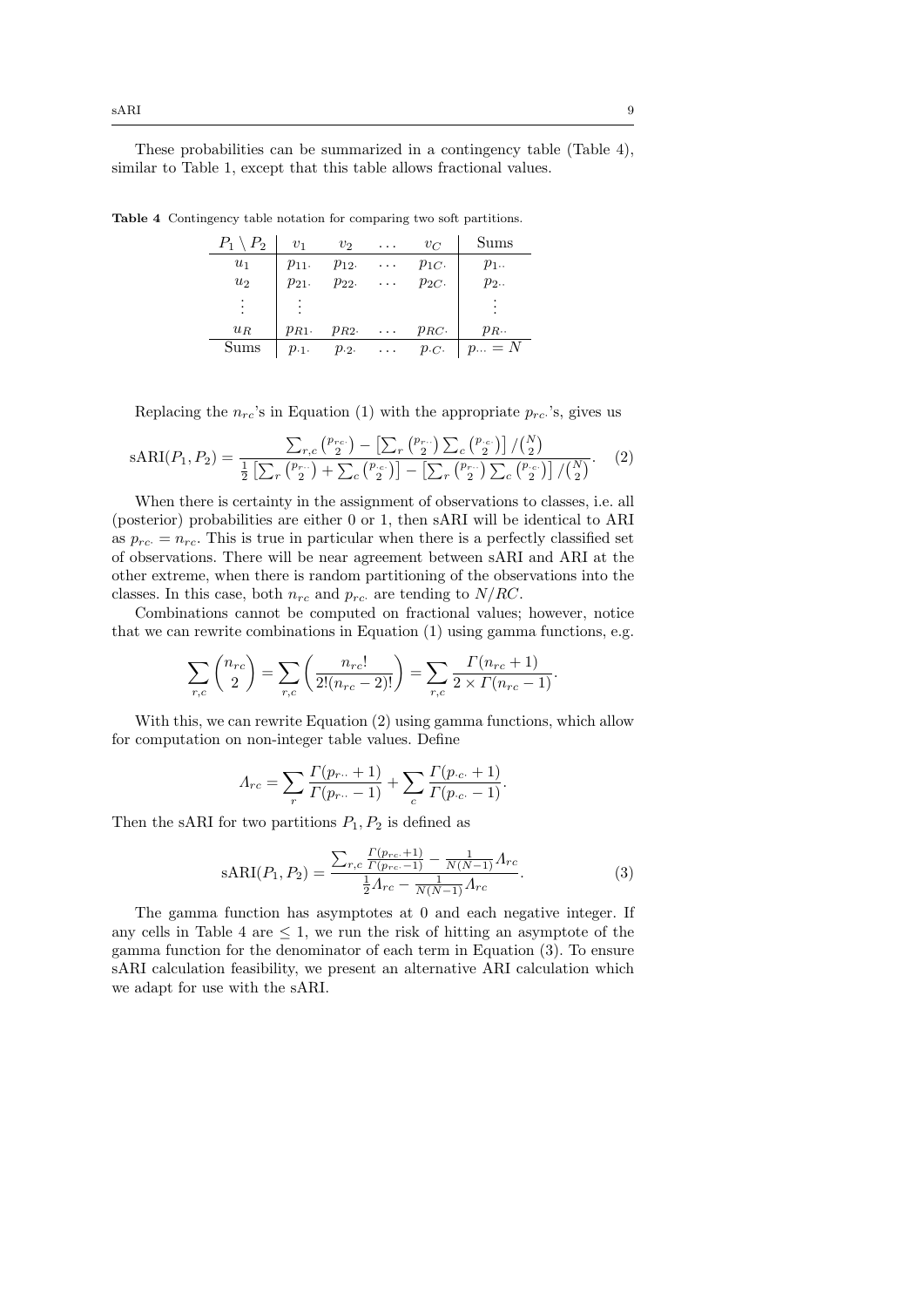# 3.3 Alternative Calculation of Soft Adjusted Rand Index

As an alternative to Equation  $(1)$ , Steinley  $(2004)$ , showed that the classifications, type (a) - type (d) can be written as

$$
a = \frac{1}{2} \left[ \sum_{r} \sum_{c} n_{rc}^2 - N \right], b = \frac{1}{2} \left[ \sum_{r} n_{rc}^2 - \sum_{r} \sum_{c} n_{rc}^2 \right],
$$
  

$$
c = \frac{1}{2} \left[ \sum_{c} n_{cc}^2 - \sum_{r} \sum_{c} n_{rc}^2 \right], d = \frac{1}{2} \left[ \sum_{r} \sum_{c} n_{rc}^2 + N^2 - \sum_{r} n_{rc}^2 - \sum_{c} n_{cc}^2 \right],
$$

and the ARI is given by

$$
ARI(P_1, P_2) = \frac{\binom{N}{2}(a+d) - [(a+b)(a+c) + (c+d)(b+d)]}{\binom{N}{2}^2 - [(a+b)(a+c) + (c+d)(b+d)]}.
$$
 (4)

We use this computation to calculate the sARI, replacing the integer table values from Table 1 with the posterior probabilities from Table 4 as follows

$$
\begin{aligned}\n\tilde{a} &= \tfrac{1}{2} \left[ \sum_{r} \sum_{c} p_{rc}^2 - N \right], \\
\tilde{b} &= \tfrac{1}{2} \left[ \sum_{r} p_{rc}^2 - \sum_{r} \sum_{c} p_{rc}^2 \right], \\
\tilde{c} &= \tfrac{1}{2} \left[ \sum_{c} p_{\cdot c}^2 - \sum_{r} \sum_{c} p_{rc}^2 \right], \\
\tilde{d} &= \tfrac{1}{2} \left[ \sum_{r} \sum_{c} p_{rc}^2 + N^2 - \sum_{r} p_{r}^2 - \sum_{c} p_{\cdot c}^2 \right],\n\end{aligned}
$$

We use this equivalent form of the sARI for our calculations

$$
sARI(P_1, P_2) = \frac{\binom{N}{2}(\tilde{a} + \tilde{d}) - [(\tilde{a} + \tilde{b})(\tilde{a} + \tilde{c}) + (\tilde{c} + \tilde{d})(\tilde{b} + \tilde{d})]}{\binom{N}{2}^2 - [(\tilde{a} + \tilde{b})(\tilde{a} + \tilde{c}) + (\tilde{c} + \tilde{d})(\tilde{b} + \tilde{d})]}.
$$
(5)

## 3.4 Example

Returning to the illustrative example, rather than forcing a hard assignment from model-based clustering, we use soft cluster membership probabilities (see Section 3.1) to create Table 5, resulting in a sARI of 0.301 for agreement with the true labels. This value is in comparison to an ARI of 0.430 for the hard partition agreement. In comparing Table 5 and Table 2, we see that the diagonal cells, representing agreement, have lost magnitude. The upper right off-diagonal has increased from 8 to 10.431 and the lower left off-diagonal has increased from 9 to 11.825. Since, in this simple two-group example, offdiagonals represent disagreements, an increase in these cells represents a decrease in agreement between the true labels and the clustering. A smaller sARI value relative to the corresponding ARI reflects the uncertainty in the model-based clustering solution.

Table 5 Probability contingency table for illustrative example.

| $P_1 \setminus P_2$ | $v_1$  | $v_{2}$ | Sums |
|---------------------|--------|---------|------|
| $u_1$               | 39.569 | 10.431  | 50   |
| $u_2$               | 11.825 | 38.175  | 50   |
| Sums                | 51.394 | 48.606  | 100  |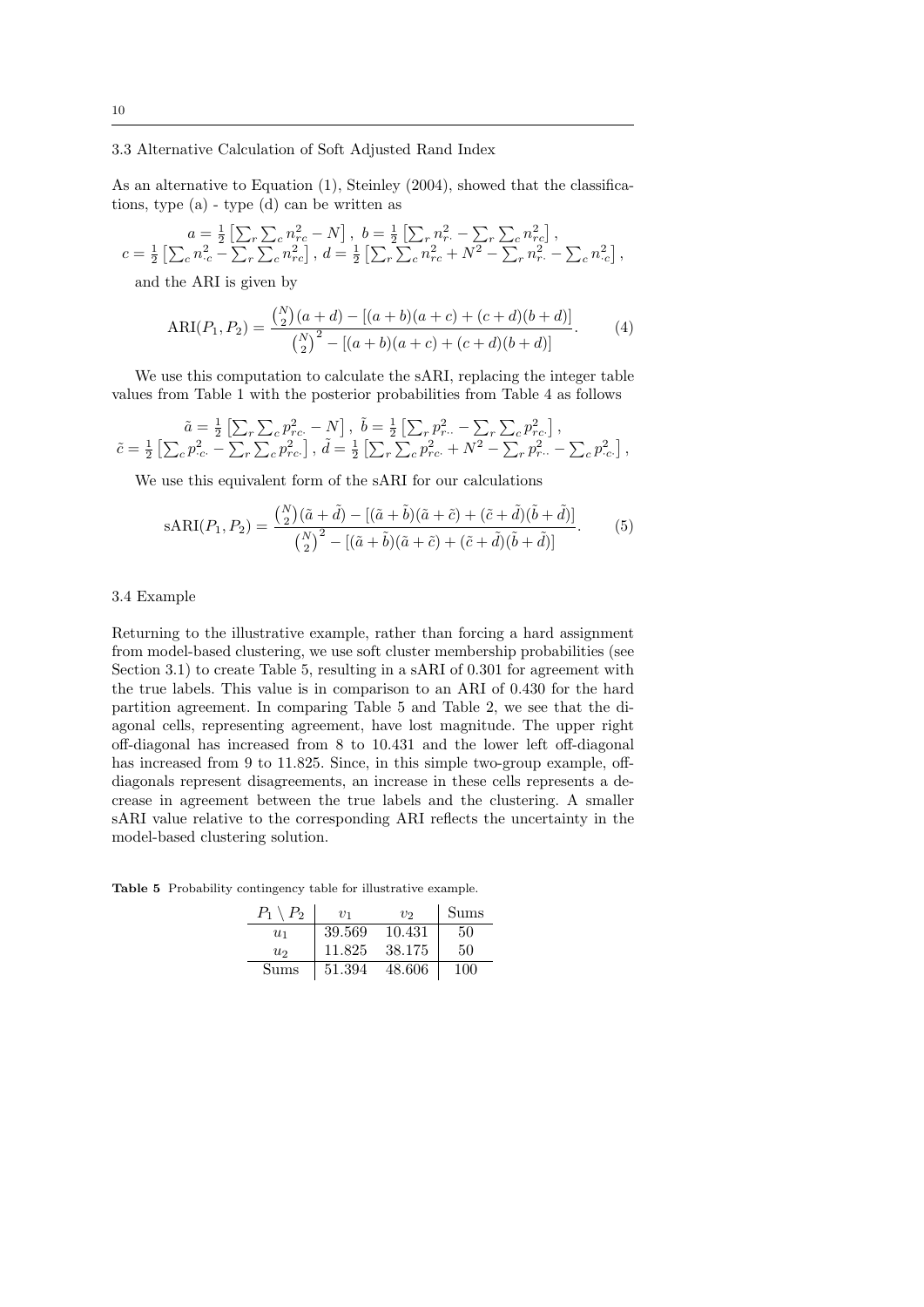Further investigating this difference, Table 6 reproduces the ten selected observations from Table 3, italicized if misclassified. If we sum entries 0 through 2 in the first column and 5 through 7 in the second column for the original data columns, we see the contribution of the correct classifications for the soft partition is  $0.987 + 0.671 + 0.533 + 0.998 + 0.757 + 0.554 = 4.5$  while the contribution for the hard partition is 6. In contrast, for the incorrect classifications, the contribution for the soft partition is the sum of entries 3 and 4 in the second column and the last two entries in the first column, giving a total of  $0.544 + 0.685 + 0.529 + 0.889 = 2.647$  versus the penalty of 4 for the hard partition. So the soft partition here has lost  $6 - 4.5 = 1.5$  and gained  $4 - 2.647 = 1.353$  for a net loss of 0.147.

If we do this over all observations, we find that compared to the hard partition, the correct classifications in the soft partition contributed 9.087 less and the misclassifications 3.831 less for a net loss of 5.256 in overall correct classification terms, resulting in a lower sARI relative to the ARI. The overconfidence of the hard correct classifications outweighs the under-confidence in the hard misclassifications.

Small variations in the posterior probabilities will result in little to no difference in the hard classification and ARI, while they could however have a significant impact on the sARI. For example, if in Figure 1, the green multivariate Gaussian group is shifted to the left by 0.25, increasing overlap in the two classes, the ARI decreases slightly from 0.430 to 0.404 due to observation 2 additionally being misclassified. The posterior probabilities are affected by the added uncertainty from the increased cluster overlap, and the resulting sARI decreases from 0.301 to 0.212. Conversely, we can shift the green group to the right by 0.25, decreasing the overlap in the two classes, resulting in more certainty in the classification. This is reflected in both the ARI and sARI increasing to 0.513 and 0.388 respectively. The original posterior probabilities for the 10 example observations and the updated posterior probabilities, based on the two shifts are given in Table 6.

#### 4 Simulation Study

Here we look at a variety of simulations to illustrate the difference in ARI and sARI, and how that difference is likely to change depending on varying data structures. We first consider the comparison of a soft partition to a hard partition (as with our illustrative example for model-based clustering versus true labels); and then consider the comparison of two soft partitions.

The simulated datasets are generated using the clusterGeneration package (Qiu and Joe, 2015) in the R (R Core Team, 2017) software language, which allows control of multiple aspects of mixtures of Gaussians. Qiu and Joe (2006) introduce a separation index, which measures the magnitude of the gaps between any two clusters by looking at their maximum separation on a one-dimensional projection. A specified level of separation is used pairwise for a cluster and its nearest neighboring cluster. As such, the chosen separation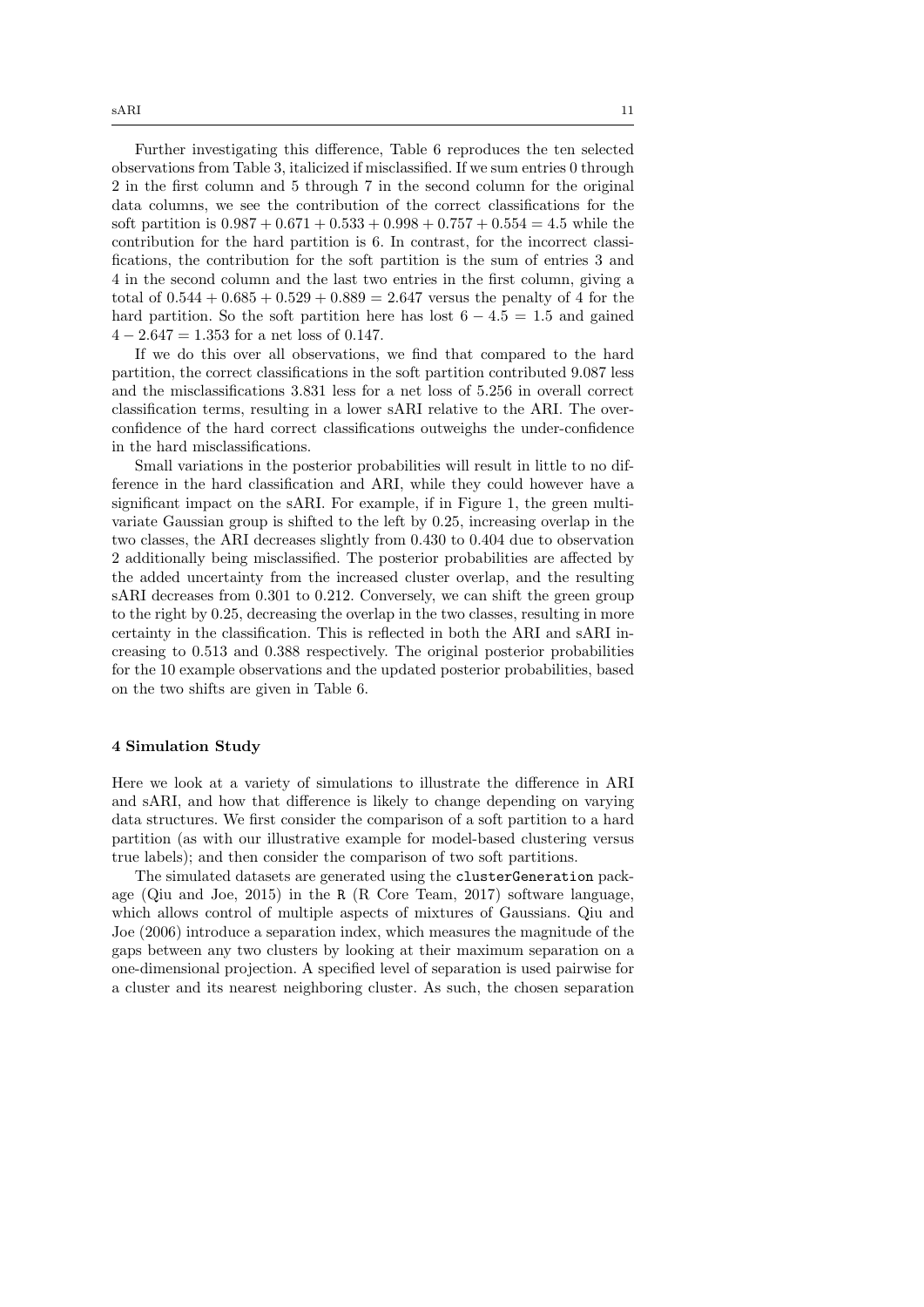**Table 6** Posterior probabilities of example observations from Table 3. The partitions  $u_1$ and  $u_2$  are the true assignment (Figure 1 - Partition 1) while  $v_1$  and  $v_2$  are the model-based clustering assignment (Figure 1 - Partition 2). The different columns represent when the data are shifted together by 0.25, the original data and when the data are shifted apart by 0.25. Probabilities are italicized for misclassified observations.

|                |                |                | Shifted Closer |                | Original Data  |       | Shifted Apart  |  |
|----------------|----------------|----------------|----------------|----------------|----------------|-------|----------------|--|
|                | Label          | v <sub>1</sub> | v <sub>2</sub> | v <sub>1</sub> | v <sub>2</sub> | $v_1$ | v <sub>2</sub> |  |
|                | $\overline{0}$ | 0.969          | 0.031          | 0.987          | 0.013          | 0.995 | 0.005          |  |
|                | 1              | 0.574          | 0.426          | 0.671          | 0.329          | 0.758 | 0.242          |  |
| $u_1$          | $\overline{2}$ | 0.447          | 0.553          | 0.533          | 0.467          | 0.619 | 0.381          |  |
|                | 3              | 0.386          | 0.614          | 0.456          | 0.544          | 0.531 | 0.469          |  |
|                | 4              | 0.262          | 0.738          | 0.315          | 0.685          | 0.376 | 0.624          |  |
|                | 5              | 0.005          | 0.995          | 0.002          | 0.998          | 0.001 | 0.999          |  |
|                | 6              | 0.307          | 0.693          | 0.243          | 0.757          | 0.168 | 0.832          |  |
| u <sub>2</sub> | 7              | 0.492          | 0.508          | 0.446          | 0.554          | 0.368 | 0.632          |  |
|                | 8              | 0.569          | 0.431          | 0.529          | 0.471          | 0.455 | 0.545          |  |
|                | 9              | 0.881          | 0.119          | 0.889          | 0.111          | 0.883 | 0.117          |  |

index is more of a bound for the amount of separation across all the clusters. Separation values range from -1 (no separation) to 1 (extremely well-separated) where zero indicates clusters that are just touching. Figure 4 provides example scatterplots of 2-dimensional projected clusters for 3 simulated data sets of 3 clusters and 4 variables, for separation levels -0.5, 0, 0.5.

## 4.1 Simulation study for one soft partition versus one hard partition

In this subsection, 100 mixtures are generated from the clusterGeneration package for each of 39 different levels of separation from -0.95 to 0.95. Three sets of simulations are presented with mixtures generated for either 2, 3, or 8 clusters over 3, 4, or 5 dimensions. The true labels from the generated mixtures are compared to soft partitions, produced by fitting mixtures of Gaussians using the mclust package (Fraley and Raftery, 2002; Scrucca et al, 2016) and choosing the solution with the optimal BIC.

Results of the three simulations can be seen in Figures 5, 6, and 7. The ARI is calculated between the true partition and the hard partition obtained by a maximum a posterior mapping of the mclust solution. The sARI is calculated between the true hard partition and the posterior probability matrix of cluster membership from the mclust solution. In all four figures, results are shown over the 39 levels of separation: the upper left (a) plot shows the average ARI and average sARI for the 100 mixtures; the upper right (b) plot illustrates the distributions of the sARI values; the lower left (c) plot has the distributions of the ARI values; and the lower right (d) plot displays the distribution of the differences between the ARI and the sARI. The general results are similar regardless of the number of clusters or variables simulated (similar results were found for other combinations of clusters and dimensions not shown in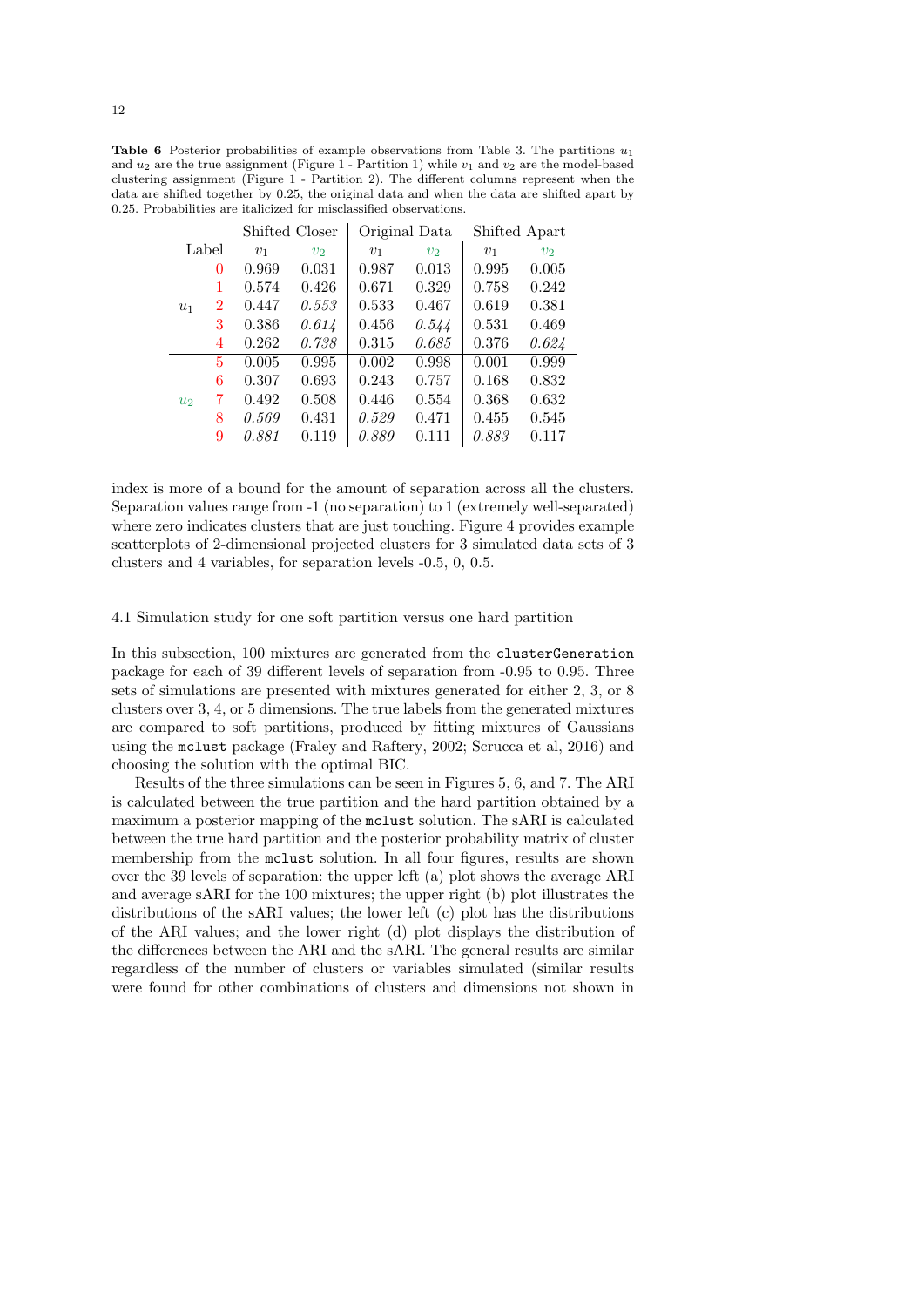

Fig. 4 Example scatterplots of 2-dimensional projected clusters (3 clusters, 4 variables): (a) separation of  $-0.5$ ; (b) separation of 0; (c) separation of 0.5.

this paper). For highly overlapping clusters (separation level near -1) as well as clusters with little overlap (separation level near 1), there is high agreement between partitions with both the ARI and sARI. The non-trivial differences occur with separation levels between -0.6 and 0.05. In this range, we can expect little separation between clusters, and observations with less certain classifications. This results in sARI values that are on average less than the ARI values. Each of the simulation sets demonstrate that on average, using a hard partition with these separation levels results in a measure of agreement that is overconfident.

There are however, instances where the sARI is slightly greater than the ARI. This happens more frequently, on average in the simulations where there are fewer clusters (2 or 3 rather than 8). Fewer clusters are also associated with larger differences between the two measures of agreement. For example, in the set of simulations shown in Figure 5, across the  $100 \times 39$  replications, approximately 3.3% of them give a negative difference between the ARI and sARI; the distribution summary of these negative differences, as well as for those from the other simulation scenarios are given in Table 7. We expect to see negative differences when there are enough observations with largest (posterior) probability on the wrong cluster, but the correct cluster still has non-trivial assignment probability. For example, when there are two clusters and observations have near 50/50 chance of being in either cluster, but are classified incorrectly more often than they are classified correctly.

Figure 8 gives two such examples, one for a separation index of 0.15 and one for a separation index of -0.30. The two simulated classes are represented with different symbol types. An observation is black if correctly classified and red if misclassified. An observation is large if the uncertainty associated with the classification is greater than 0.4 (where choosing between the two groups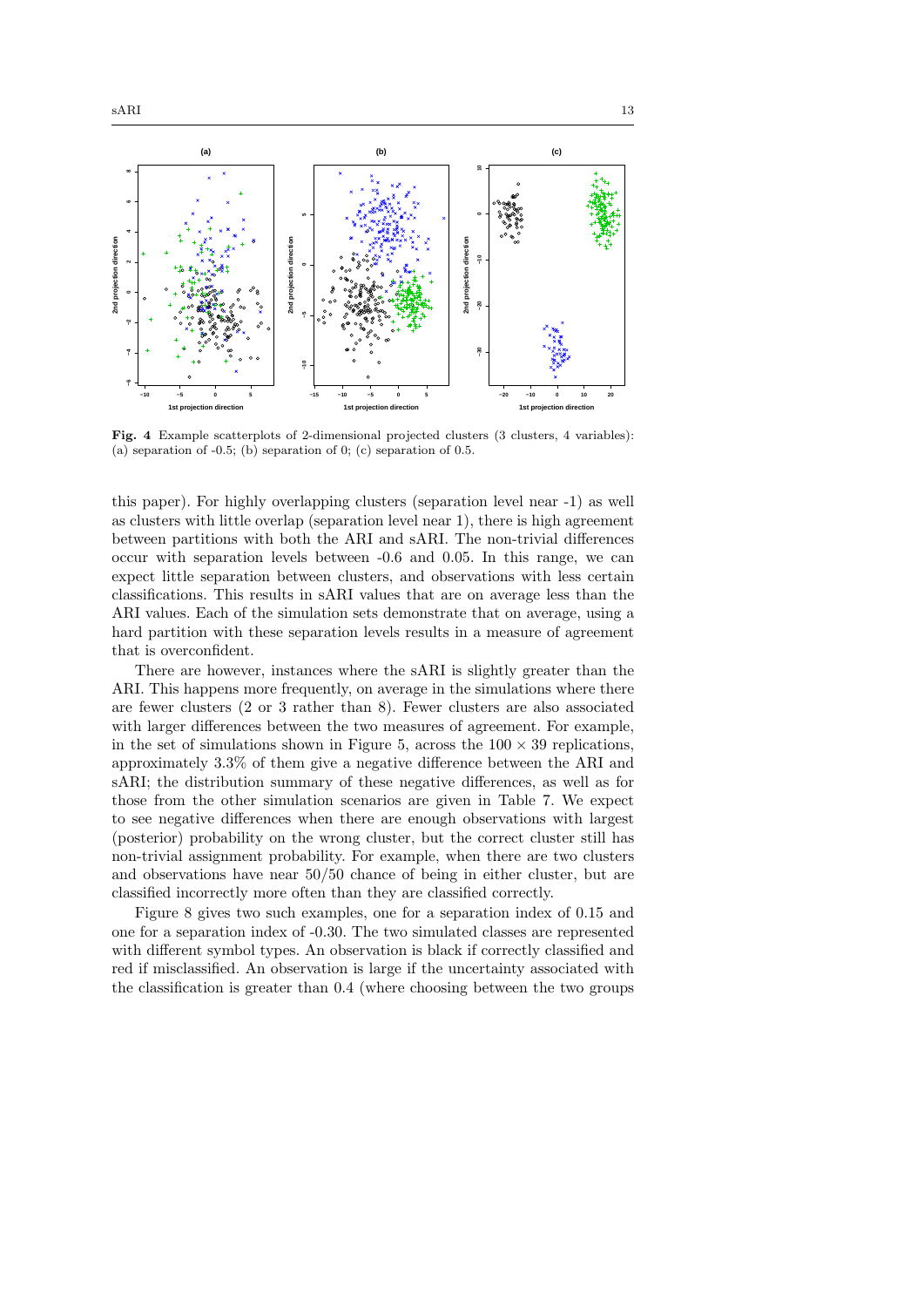

Fig. 5 Plots for varying levels of cluster separation (2 clusters, 3 variables): (a) Lines of average ARI, sARI for one hard partition and one soft partition; (b) boxplots of sARI; (c) boxplots of ARI; (d) boxplots for difference of ARI versus sARI.

is close to a "coin flip"). We would expect the sARI to be greater than the ARI generally when there are more large red observations than large black observations. For example, in the left plot, there are two misclassified observations; the smaller observation has posterior probability vector (0.847, 0.153), indicating that the (mis)classification was quite certain. However, the larger observation has posterior probability vector (0.504, 0.496), indicating that the (mis)classification was very uncertain. While the ARI considers the 2 observations fully misclassified, the sARI only considers 1.486 observations misclassified (1.351 of which comes from these two observations), thus producing a sARI (0.970) that is larger than the ARI (0.960). Similarly, in the right plot, the ARI considers 99 observations misclassified, and the sARI considers 94.823 observations misclassified resulting in an ARI of 0.173 and a sARI of 0.195.

## 4.2 Simulation study for two soft partitions

In this subsection, soft partitions are obtained from fitting model-based clustering models(mclust) to each half of the variables generated from a single mixture of Gaussians, simulated using clusterGeneration. Thus, the observations are the same, but the resulting pairs of soft partitions will likely be somewhat different.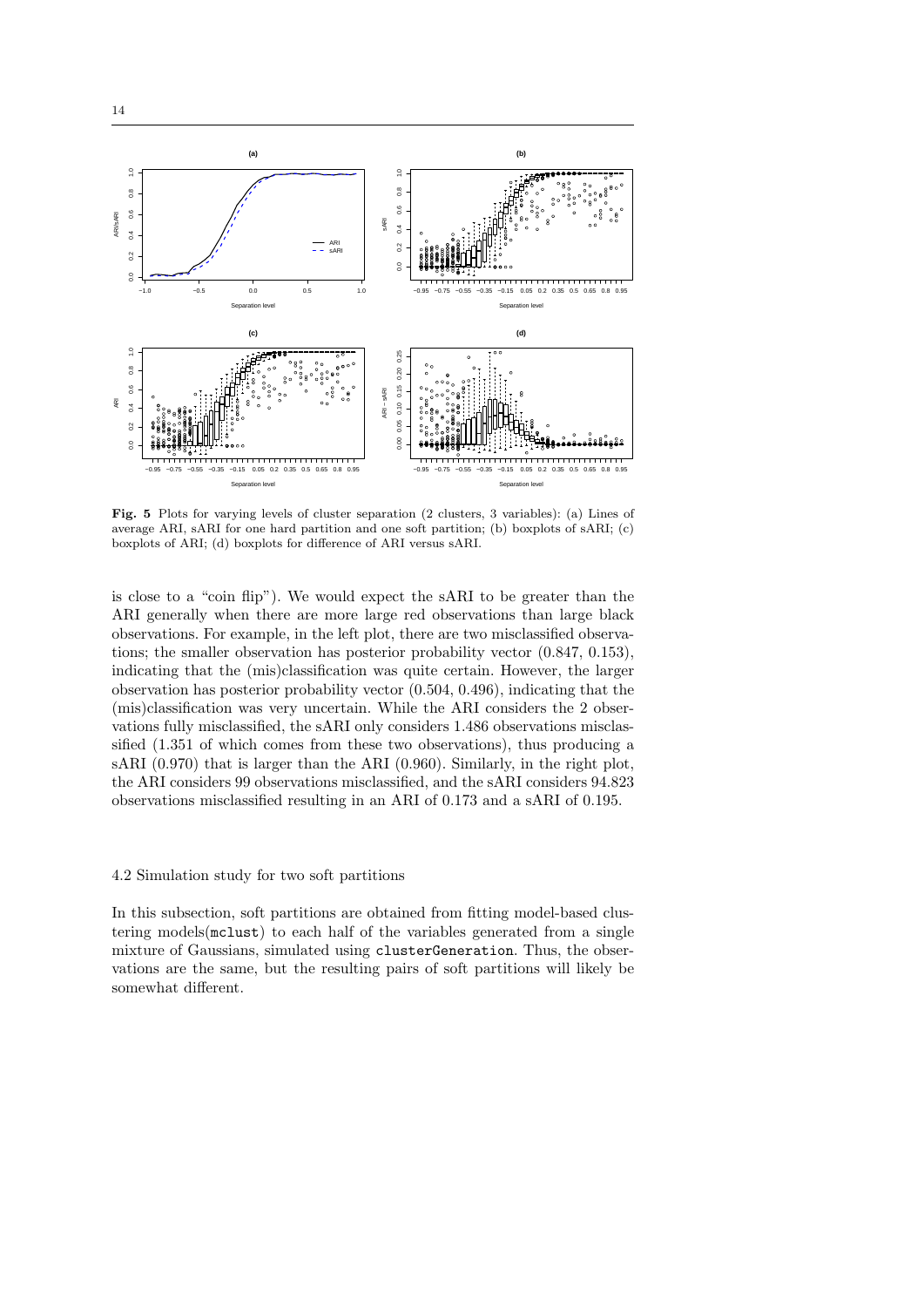

Fig. 6 Plots for varying levels of cluster separation (3 clusters, 4 variables): (a) Lines of average ARI, sARI for one hard partition and one soft partition; (b) boxplots of sARI; (c) boxplots of ARI; (d) boxplots for difference of ARI versus sARI.

Table 7 Summary statistics for the difference in ARI and sARI for replications of each simulation set where the sARI is greater than the ARI.

| 2 clusters:<br>$-0.0295$<br>$-0.0019$<br>$-1.479e-5$<br>3 variables<br>130<br>$-0.0076$<br>$-0.0042$<br>$-0.0275$<br>$-0.0072$<br>$-0.0031$<br>$-0.0012$<br>174<br>4 variables |             |
|--------------------------------------------------------------------------------------------------------------------------------------------------------------------------------|-------------|
|                                                                                                                                                                                |             |
|                                                                                                                                                                                |             |
|                                                                                                                                                                                | $-1.377e-7$ |
| $-0.0279$<br>143<br>$-0.0079$<br>$-0.0035$<br>$-0.0013$<br>$-2.092e-6$<br>5 variables                                                                                          |             |
| 3 clusters:                                                                                                                                                                    |             |
| 3 variables<br>126<br>$-0.0287$<br>$-0.0038$<br>$-0.0021$<br>$-0.0009$<br>$-3.883e-6$                                                                                          |             |
| 126<br>$-0.0169$<br>$-0.0036$<br>$-0.0020$<br>$-0.0007$<br>4 variables<br>$-4.014e-6$                                                                                          |             |
| $-0.0022$<br>$-0.0012$<br>$-0.0145$<br>$-0.0041$<br>$-3.882e-6$<br>97<br>5 variables                                                                                           |             |
| 8 clusters:                                                                                                                                                                    |             |
| 67<br>$-0.0058$<br>$-0.0019$<br>$-0.0011$<br>$-0.0005$<br>$-4.202e-5$<br>3 variables                                                                                           |             |
| 75<br>$-0.0042$<br>4 variables<br>$-0.0014$<br>$-0.0009$<br>$-0.0004$<br>$-1.391e-5$                                                                                           |             |
| $-0.0049$<br>$-0.0014$<br>$-0.0006$<br>$-0.0002$<br>$-1.462e-6$<br>5 variables<br>141                                                                                          |             |

4.2.1 2 cluster, 8 variable model with varying separation

We generate 100 2 cluster, 8 variable datasets for the same 39 levels of separation. We then randomly split each dataset into two sets of 4 variables and fit model-based clustering models to each variable set. There are three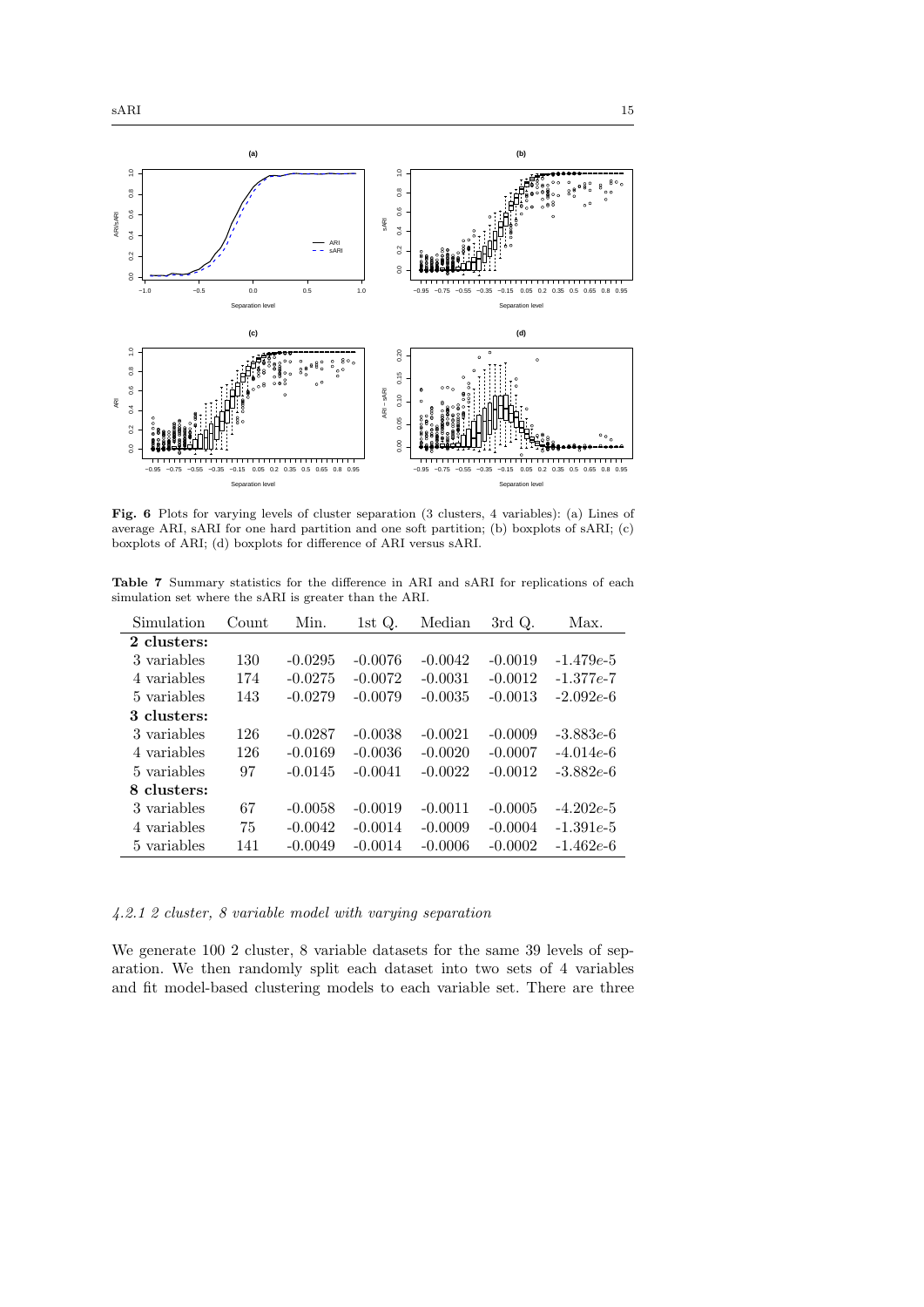

Fig. 7 Plots for varying levels of cluster separation (8 clusters, 5 variables): (a) Lines of average ARI, sARI for one hard partition and one soft partition; (b) boxplots of sARI; (c) boxplots of ARI; (d) boxplots for difference of ARI versus sARI.

possibilities to consider: comparing the two original soft partitions via sARI, transforming one of the partitions to a hard partition and comparing it to the other soft partition via sARI, and finally the standard approach of transforming both partitions to hard partitions and comparing via ARI. Looking at the ARI versus 1 hard/1 soft partition sARI versus 2 soft partitions sARI allows us to assess how each successive transformation affects the level of similarity estimated between clusterings.

We first allow the number of clusters found in each solution to be selected via BIC. In Figure 9, we see in (a) the average levels of the indices as separation changes (increasing from left to right). There is almost perfect overlap between the different indices and hard/soft partitions from around -0.4 and lower. The line is also trending back up to the left which seems odd at first glance, given the increasing level of overlap, until you look at the plots in (b) and (c). Investigating further, we find that as the overlap increases between the two clusters, both solutions find 1 cluster (ARI/sARI of 1), or one solutions finds 1 cluster, while the other finds 2 (ARI/sARI of 0). The proportion of times both clusterings find only 1 cluster increases as separation decreases.

In order to properly contrast the behavior between sARI and ARI without this issue, Figure 10 presents results where we fix the number of clusters found by mclust to 2. In Figure 10 (a), the lines are mostly monotonically increasing from left to right as expected.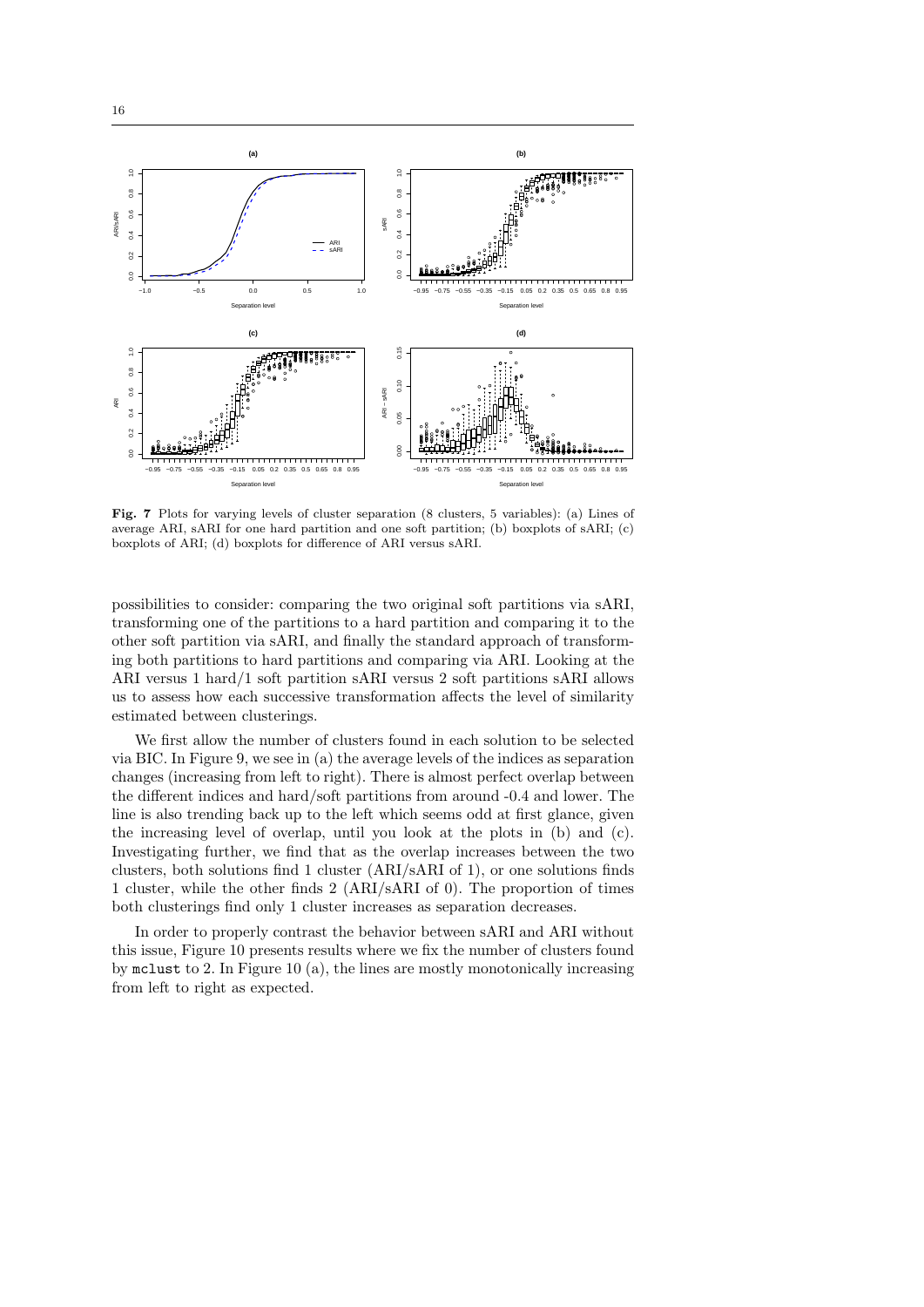

Fig. 8 Example plots demonstrating simulated data from 2 clusters and 3 variables where the ARI is less than the sARI. The left plot is for a separation index of 0.15 and the right plot for a separation index of -0.3. Observation symbols represent the two simulated classes. An observation is colored red if it was misclassified by model-based clustering. An observation is large if it has uncertainty above 0.4.

For both sARI lines, as the ARI tends to 1, the difference between the ARI and sARI approaches 0. The sARI and ARI differ most over a range of reasonable (but not total) cluster overlap values. On average, the ARI is ranked over sARI for one soft and one hard partition, which is itself ranked over the sARI for two soft partitions. Plot (d) in both Figures 9 and 10 show that ARI is almost always above the sARI (with a few exceptions).

# 5 Application

In this section, we apply the sARI to the diabetes data, a classic clustering benchmarking data set, available in the mclust package in R. This data has been used as an example in many model-based clustering papers including Banfield and Raftery (1993), Fraley and Raftery (2007), and Scrucca et al (2016). This data set contains diabetes diagnoses (classified as chemical, normal, or overt) on 145 patients based on their blood plasma and insulin levels measured under 3 conditions. A pairs plot of the data can be seen in Figure 11.

The data set is clustered using mixtures of Gaussians fit with the mclust package. Results are presented for the clustering solutions from two different parameterized models. We use the 3 cluster VVV (volume, shape and orientation allowed to vary across the ellipsoidal clusters) model, which is the optimal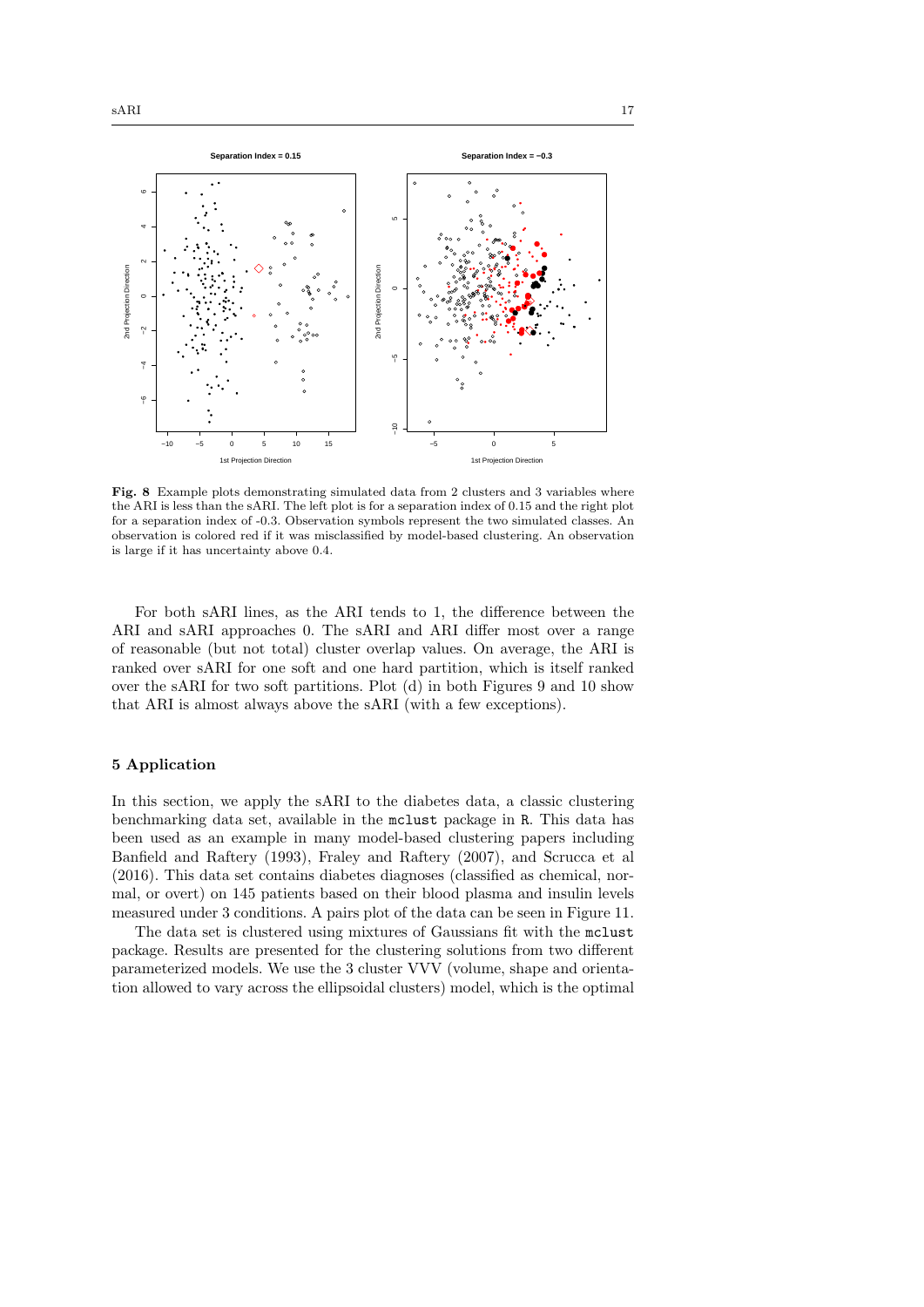

Fig. 9 Plots for varying levels of cluster separation for 2 clusters (mclust allowed to use BIC to select the number of clusters in each solution): (a) Lines of average ARI, sARI for 1 hard and 1 soft partition, sARI for 2 soft partitions; (b) boxplots of sARI for 2 soft partitions; (c) boxplots of ARI; (d) boxplots for difference of ARI versus sARI (for 2 soft partitions).

model chosen by the BIC. We also use the solution for an alternative parameterization of EEI (equal volume and shape, with orientation parallel to the coordinate axes) with 9 clusters (optimal BIC for this parameterization). The hard and soft clustering solutions from each model are compared to the diagnosis provided in the data and to each other. The resulting ARI and sARI's are summarized in Table 8.

Comparing the hard 3 cluster solution of Gaussian mixtures with parameterization VVV to the given diagnoses results in an ARI of 0.664 (contingency table given in Table 9). When comparing the soft clustering solution for this same model to the given diagnoses, the sARI drops to 0.602 (contingency table given in Table 10). The comparison of the hard 9 cluster solution for Gaussian mixtures with parameterization EEI to the given diagnoses produces an ARI of 0.564. Comparing the soft clustering solution for this model to the diagnoses results in a sARI of 0.381. The hard partitions produced by the two models are quite similar to each other  $(ARI = 0.799)$ , whereas the soft partitions only have moderate similarity ( $sARI = 0.459$ ).

As expected from the simulation results, when clustering the diabetes data, a hard partition from either clustering solution overestimates the similarity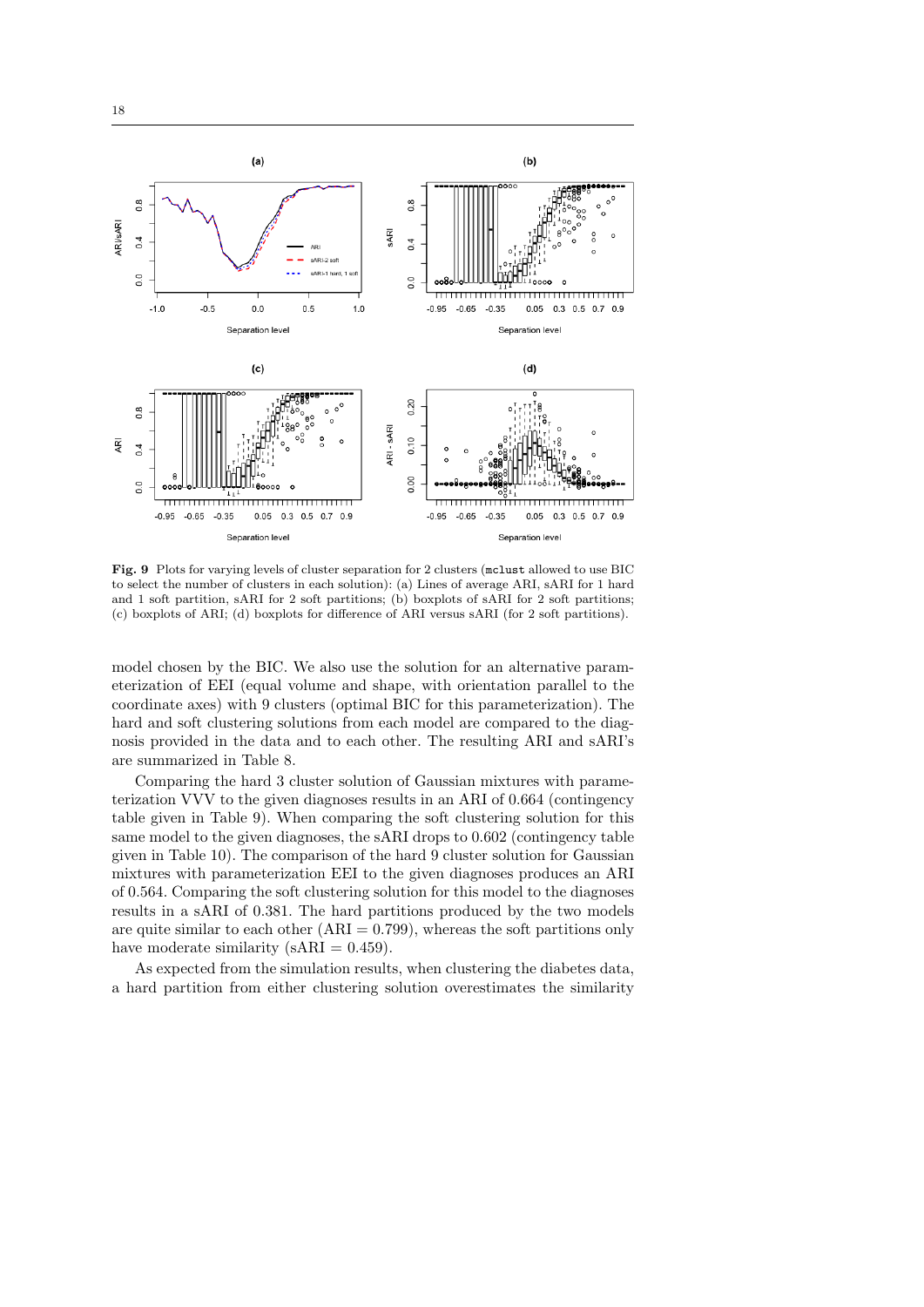$0.\overline{8}$ 

 $0.4$ 

 $0.0$ 

 $-1.0$ 

 $-0.5$ 

**ARI/SARI** 





Fig. 10 Plots for varying levels of cluster separation for 2 cluster solutions (where mclust was constrained to fit 2 clusters in each solution): (a) Lines of average ARI, sARI for 1 hard and 1 soft partition, sARI for 2 soft partitions; (b) boxplots of sARI for 2 soft partitions; (c) boxplots of ARI; (d) boxplots for difference of ARI versus sARI (for 2 soft partitions).

between the classification and the true diagnosis, as seen by comparing the hard partition and soft partition columns of Table 8. Having a sARI that is substantially less than the ARI indicates that there is non-trivial overlap in the cluster boundaries, producing uncertainty in the classification. This information might also indicate that the three variables do not identify the final diagnoses as well as the ARI might imply, leading us to conclude that either the diagnosis classes are non-separable or that a search for more useful variables is necessary.

# 6 Discussion

The proposal of the soft adjusted Rand index (sARI) is not intended to supplant the adjusted Rand index (ARI) but to be used in conjunction with it. The use of both can help the user understand what effect the transformation of soft partition to hard partition can have on the comparison with other clustering results and more accurately reflects the uncertainty in a set of cluster/class assignments. In the vast majority of cases, sARI will be smaller than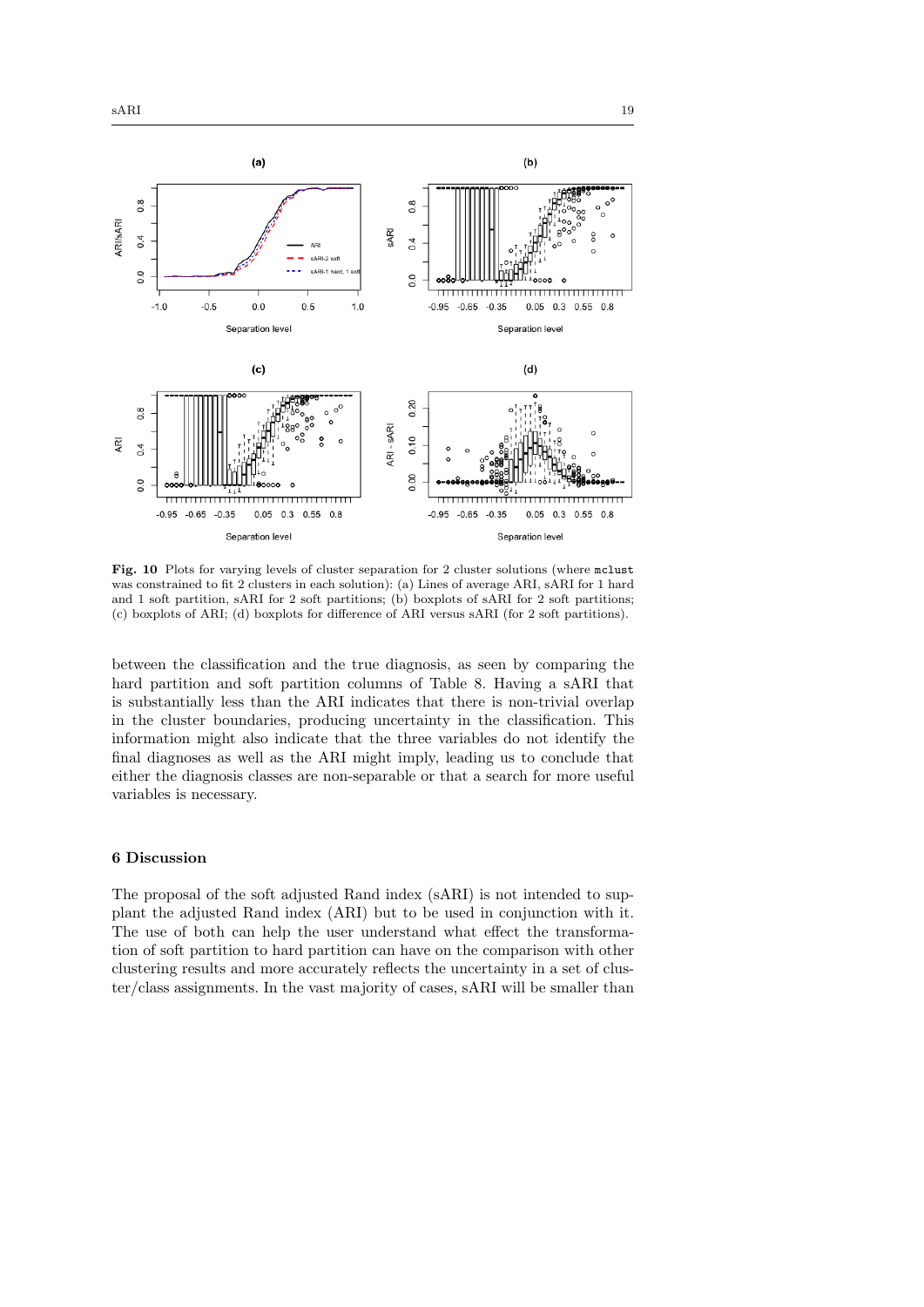

Fig. 11 Pairs plot of the diabetes data colored by diagnosis (chemical - black, normal - red, overt - green).

Table 8 Agreement between different Gaussian mixture model clustering solutions for the diabetes data.

|           |                |           | Model VVV |           |
|-----------|----------------|-----------|-----------|-----------|
|           |                |           | Hard      | Soft      |
|           |                | Diagnosis | Partition | Partition |
|           | Diagnosis      |           | 0.664     | 0.602     |
| Model EEI | Hard Partition | 0.564     | 0.799     | 0.695     |
|           | Soft Partition | 0.381     | 0.514     | 0.459     |

ARI, due to the overconfidence in hard correct classifications outweighing the overconfidence in hard misclassifications. In a small proportion of cases, where the overlap between clusters is such that the assignment is almost random, sARI can occasionally be slightly larger than ARI.

Obviously this idea can be extended to other indices of partition similarity by simple analogue, e.g. Fowlkes-Mallows (Fowlkes and Mallows, 1983), Jaccard (Jaccard, 1901), etc. There is also the potential to extend beyond the idea of independence between two partitions when constructing the proportions in the probability classification tables. Co-occurrence matrices from Bayesian inference for clustering are one area where that might be achieved.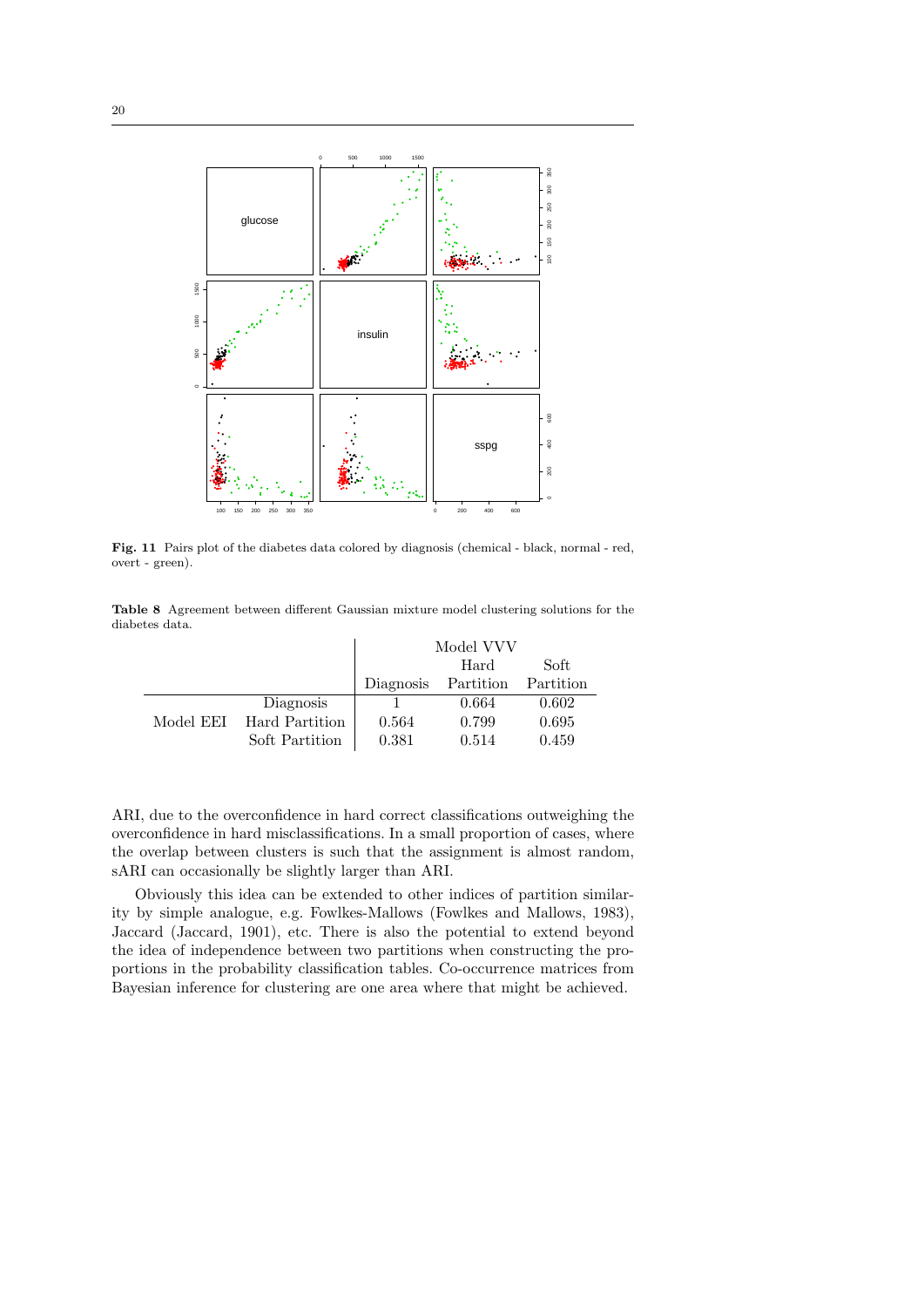| Normal   | 72.00 | 4.00  | 0.00  |
|----------|-------|-------|-------|
| Chemical | 9.00  | 26.00 | 1.00  |
| Overt    | 0.00  | 6.00  | 27.00 |

Table 9 Contingency table for diabetes diagnosis and hard clustering solution for 3 component (VVV) mixture of Gaussians.

Table 10 Contingency table for diabetes diagnosis and soft clustering solution for 3 component (VVV) mixture of Gaussians.

| Normal   | 68.89 | 7.06  | 0.48  |
|----------|-------|-------|-------|
| Chemical | 8.96  | 25.36 | 1.67  |
| Overt    | 0.00  | 6.00  | 27.00 |

## References

- Amodio S, D'Ambrosio A, Iorio C, Siciliano R (2015) Adjusted Concordance Index, an extension of the Adjusted Rand index to fuzzy partitions. arXiv preprint arXiv:150900803
- Banfield JD, Raftery AE (1993) Model-based Gaussian and non-Gaussian clustering. Biometrics pp 803–821
- Bezdek JC (1981) Objective function clustering. In: Pattern Recognition with Fuzzy Objective Function Algorithms, Springer, pp 43–93
- Campello RJGB (2007) A fuzzy extension of the Rand index and other related indexes for clustering and classification assessment. Pattern Recognition Letters 28:833 – 841
- Dempster AP, Laird NM, Rubin DB (1977) Maximum likelihood from incomplete data via the EM algorithm. Journal of the Royal Statistical Society Series B (Methodological)  $39(1):1 - 38$
- Downton M, Brennan T (1980) Comparing classifications: an evaluation of several coefficients of partition agreement. Classification Society Bulletin 4(4):53–54
- Dunn JC (1973) A fuzzy relative of the ISODATA process and its use in detecting compact well-separated clusters. Journal of Cybernetics 3(3):32 – 57
- Fowlkes EB, Mallows CL (1983) A method for comparing two hierarchical clusterings. Journal of the American Statistical Association 78(383):553– 569
- Fraley C, Raftery AE (2002) Model-based clustering, discriminant analysis, and density estimation. Journal of the American Statistical Association 97(458):611–631
- Fraley C, Raftery AE (2007) Model-based methods of classification: using the mclust software in chemometrics. Journal of Statistical Software 18(6):1–13 Hartigan JA (1975) Clustering Algorithms. Wiley & Sons, New York